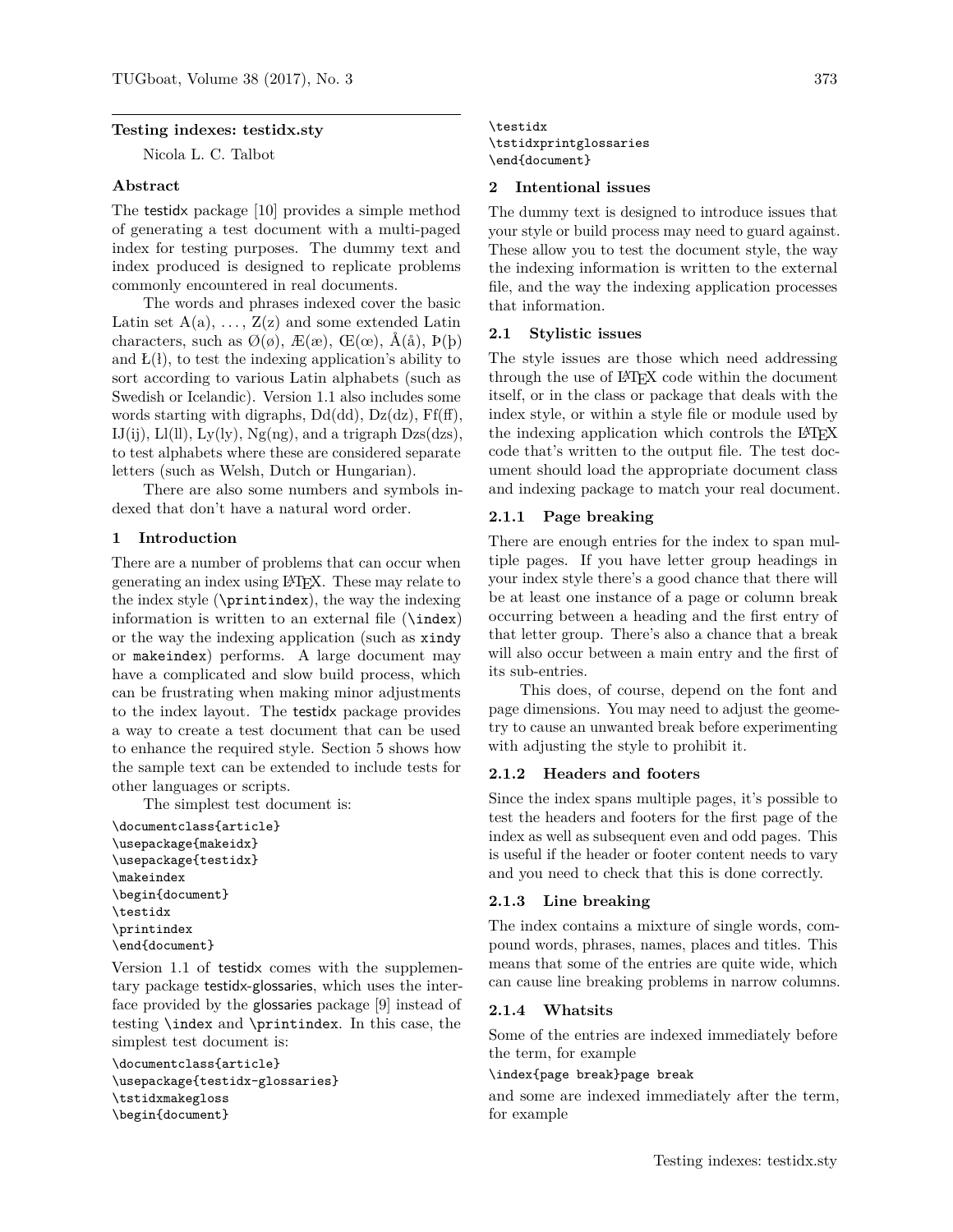# paragraph\index{paragraph}

The whatsit introduced by \index can cause problems. This is most noticeable in an example equation where the indexing interferes with the limits of a summation. In practice, the \index would need to be moved to a more suitable location, but the example provided by the dummy text helps to highlight the problem.

# **2.2 Index recording issues**

The way that indexing typically works is to write the entry data (using \index) to an external file that's then input and processed by the indexing application. This write operation can sometimes go wrong causing incorrect information to be written to the external file. (There's no test for incorrect syntax within the argument of \index. It's assumed you know how to correctly index entries. The tests here are for the underlying operation of \index.)

The glossaries package uses a similar method but instead of using \index, the file write instruction is internally performed by commands like \gls and \glsadd.

# **2.2.1 Page breaking**

The dummy text has some long paragraphs with indexing scattered about them. This increases the chance of a page break occurring mid-paragraph (although again it depends on the font and page dimensions). T<sub>EX</sub>'s asynchronous output routine can cause page numbers to go awry, and this provides a useful way to check that the page number is written correctly to the external file.

# **2.2.2 Extended Latin characters**

The indexed entries include terms that contain non-ASCII letters (either through accent commands like \' or using UTF-8 characters). The UTF-8 encoding isn't an issue for the modern  $X \rightarrow Y$ EX or LuaLATEX engines, but it is a problem for the older LAT<sub>EX</sub> formats. If your engine doesn't natively support UTF-8 and you have characters outside the basic Latin set, then this is something that needs to be tested. The testidx package has four modes to test this, depending on your set-up.

1. ASCII with LATEX commands stripped.

('Bare ASCII')

This mode is triggered through the use of LATEX with testidx's stripaccents option and without the inputenc package [\[2\]](#page-26-2). This option is the default, so the first test example above is in this mode. This mode emulates doing, for example:

\index{elite@\'elite}

So if this is the way that you're indexing words in your real document, this is the mode you need in the test document.

2. Unmodified ASCII. ('ASCII Accents')

This mode is triggered by running LAT<sub>EX</sub> with testidx's nostripaccents option and without the inputenc package. This mode emulates doing \index{\'elite@\'elite}

Use this mode if in your real document you are simply doing, for example, \index{\'elite}.

# 3. Active UTF-8.

This mode is triggered if the inputenc package with the utf8 option is loaded and testidx is loaded afterwards with the nosanitize option. This emulates doing

# \index{élite}

Since the inputenc package makes the first octet of a UTF-8 character active, this causes the entry to be expanded as it's written to the index file, so that it appears as:

# \IeC {\'e}lite

Use this mode if in your real document you are doing, for example, \index{élite} and you want to test how it's written to the index file. (This mode is the default when using  $X \rightarrow Y$ or LuaLATEX, but the characters aren't active, so it's much the same as the next mode.)

4. Sanitized UTF-8.

The three modes listed above are for emulating different \index usage. This last mode really belongs in the next section as it's provided for testing the indexing application's UTF-8 support, but is included in this list for completeness.

This mode is triggered if inputenc is loaded with the  $utf8$  option and testidx is loaded afterwards with the sanitize option. This emulates doing

# \def\word{élite}\@onelevel@sanitize\word \expandafter\index\expandafter{\word}

The sanitization isn't applied to any remaining content of \index, such as the encap. For example,

#### \index{ð|see{eth (ð)}}

is implemented such that only the ð part before the encap is sanitized so this would end up written to the index file as

# ð|see{eth (\IeC {\dh })}

(testidx doesn't modify the \index command, but uses the \expandafter approach where the control sequence has a combination of sanitized and non-sanitized content.)

There's no support for other encodings.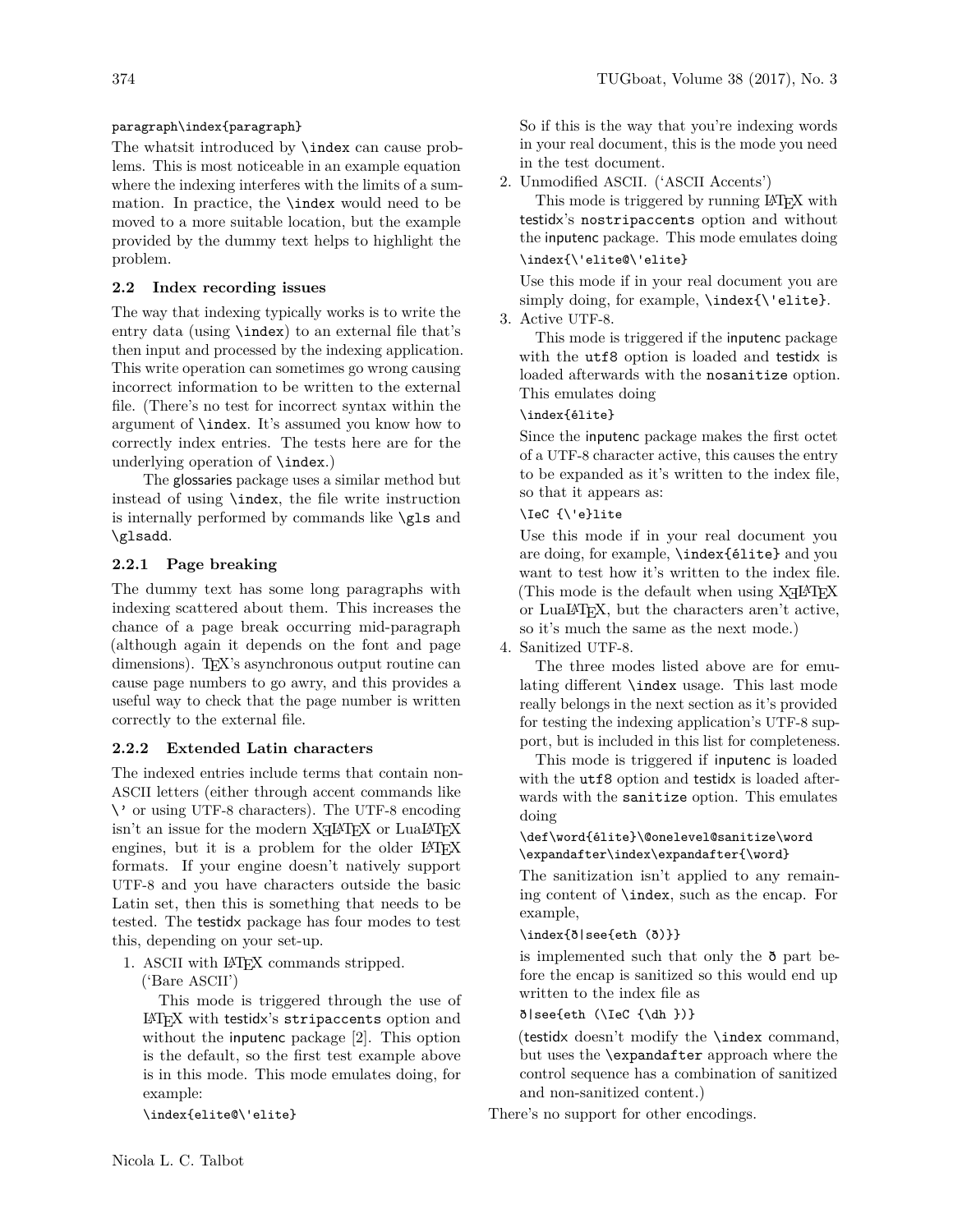# **2.3 Indexing application issues**

An indexing application typically reads the external file created by LATEX (the *input file* that contains data, discussed in the previous section) and produces another file (the *output file* that contains typesetting instructions) which can then be read by LAT<sub>EX</sub> (through commands like \printindex). The terminology here is a little confusing as the input file from the indexing application's point of view is an output file from LATEX's point of view and vice versa. For consistency, the indexing application's point of view is used here.

The dummy entries are designed to test the indexing application's ability to collate entries into an ordered list where each entry has an associated set of page references (locations) or cross-references. The list may be sub-divided into letter groups, according to the initial letter of each entry. The definition of a 'letter' depends on the collation rule. For example, 'aeroplane', 'Ängelholm', 'Ångstrom' and 'Aßlar' may all belong to the 'A' letter group according to one rule (such as English) but may belong to different letter groups according to another rule (such as Swedish). In some languages, a 'letter' may actually be a digraph (such as 'dz') or a trigraph (such as 'dzs'). Entries that don't belong in any of the recognised letter groups are typically put into a default or 'symbols' group.

# **2.3.1 Extended Latin characters, digraphs and trigraphs**

As mentioned above, the test entries include some words with extended Latin characters, digraphs and a trigraph to test the localisation support of the indexing application used in the document build process. There are three digraphs (ll, ij and dz) that may instead be represented by a single UTF-8 glyph ( ỻ, ij and dz ). The diglyphs option will switch to using these glyphs instead, but remember that the document font must support those characters if you want to try this.

### **2.3.2 Collation-level homographs**

The words 'resume' and 'résumé' are both indexed. These should be treated as separate entries even if the comparator used by the indexing application considers them identical. Check that both words appear in the index. Similarly for index/\index and recover/re-cover.

### **2.3.3 Compound words**

The test entries include space- or hyphen-separated compound words to test the sort rule. Different rules have different ways of treating spaces or hyphens.

One rule may ignore those characters (for example, 'vice-president'  $\langle$  'viceroy'  $\langle$  'vice versa') whereas another rule may treat a space as coming before a hyphen (for example, 'vice versa' < 'vice-president' < 'viceroy').

### **2.3.4 Numbers**

The test entries include some numbers (2, 10, 16, 42, 100). The indexing application may identify these as numbers and order them numerically, or it may simply order them as a sequence of non-alphabetical characters (so 2 would be placed after 100).

### **2.3.5 Symbols**

The test entries include two types of symbol entries. The first set are mathematical symbols, such as  $\alpha$ (\alpha). The second set are the markers used in the dummy text to indicate where the indexing is taking place. The package options prefix and noprefix determine how these entries are indexed.

The prefix option (default) inserts the character > before the sort value for mathematical symbols and inserts the character < before the sort value for the markers. For example:

#### \index{>alpha@\$\alpha\$}

for  $\alpha$  and

```
\index
```
{<tstidxmarker@\csname tstidxmarker\endcsname \space (\tstidxcsfmt {tstidxmarker})}

for the symbol  $\cdot$  produced by testidx's marker command \tstidxmarker. This naturally gathers the two types of symbols. A sophisticated indexing application may then be customized to treat the character > as the 'maths' letter group and < as the 'marker' letter group.

The noprefix option doesn't insert these characters. This emulates simply doing

#### \index{alpha@\$\alpha\$}

for  $\alpha$  (which puts  $\alpha$  in the 'A' letter group) and \index

{tstidxmarker@\csname tstidxmarker\endcsname \space (\tstidxcsfmt {tstidxmarker})}

for the marker (which puts this symbol in the 'T' letter group).

A real document will likely provide syntactic commands for this type of indexing. For example, to index a maths symbol that's produced using a single control sequence (such as \alpha):

```
\newcommand{\indexmsym}[1]{%
\index{#1@$\csname #1\endcsname$}}
```
The symbol is then indexed as, for example,

\indexmsym{alpha}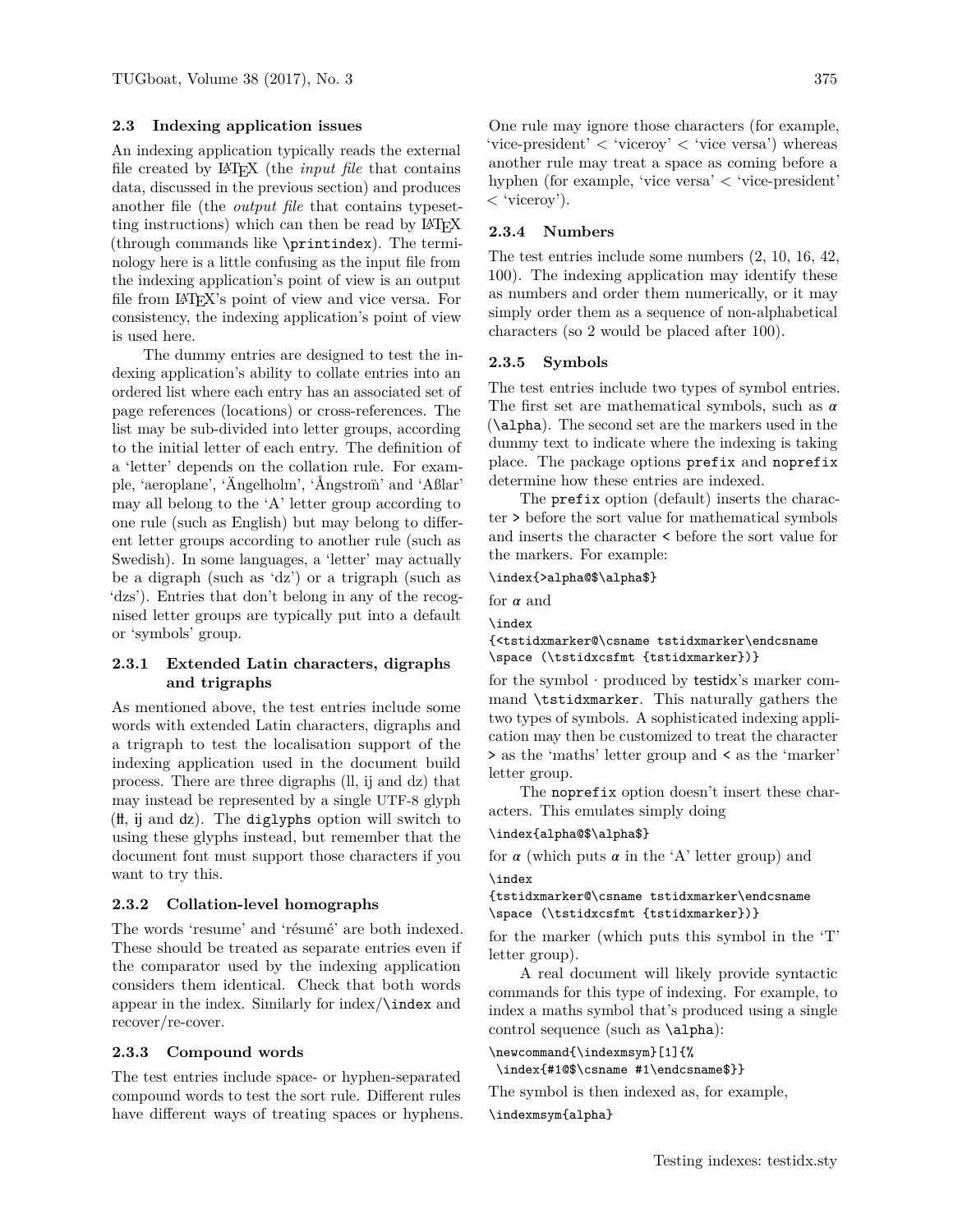The prefix option simply emulates a minor adjustment to such a command to alter the sorting.

There are additional maths symbols that aren't governed by the prefix options as they start with alphabetical characters. These are simply indexed in the form:

#### $\in{\text{r}}$

so they end up in the associated letter group ('F' in the above example).

There are also terms starting with a hyphen (command line switches) to test sorting. For example:

# \index{-l (makeindex)@\protect \tstidxappoptfmt{-l} (\protect\tstidxappfmt{makeindex}}

These again aren't affected by the prefix options as the hyphen forms part of the term. Conversely, there are some terms starting with a backslash that have the leading backslash omitted from the sort term. For example

### \index{index@\protect\tstidxcsfmt{index}}

### <span id="page-3-0"></span>**2.3.6 Multiple encaps**

There are three test commands, which simply change the text colour, used as page encapsulator (encap) values. One of the dummy blocks of text has the same word ('paragraph') indexed multiple times with different encap values. For example, no encap:

# \index{paragraph}

The first test encap (\tstidxencapi):

\index{paragraph|tstidxencapi}

Similarly for the second (\tstidxencapii) and third (\tstidxencapiii) test encaps. If all instances occur on the same page then this causes an encap clash for that entry on that page. The indexing application may or may not have a method for dealing with this situation.

### <span id="page-3-1"></span>**2.3.7 Inconsistent encap in a range**

There are some explicit ranges formed using ( and ) at the start of the encap value. For example, block 4 of the dummy text includes

# \index{range|(}

which is closed in block 9 with

#### \index{range|)}

However in block 5, this term is indexed with one of the test encaps:

# \index{range|tstidxencapi}

This can't be naturally merged into the range and causes an inconsistency. The indexing application may or may not have a method for dealing with this.

### <span id="page-3-2"></span>**2.3.8 Cross-referenced terms**

Some terms are considered a synonym of another term. Instead of duplicating the location lists for both terms, it's simpler for one term to redirect to the other in an index. This is typically done with the see encap. For example:

# \index{gobbledegook|see{gibberish}}

The dummy text, like a real world document, will only index this type of term once so it only has one location which is encapsulated by \see{⟨*other word*⟩}{⟨*page*⟩}. Since this command ignores the second argument, no actual location will be visible in the page list.

The other type of cross-reference is done with the seealso encap (which has the same syntax as see). For example

# \index{padding|seealso{filler}}

These types of entries will be indexed in other places as well to create a location list that has both page references and the cross-referenced term. In some cases (as in the above example) the encap's argument exactly matches the referenced term, but in other cases it doesn't. This inconsistency may or may not cause a problem for the indexing application.

One term in particular that's tested needs checking. The word 'lyuk' is first indexed without an encap, then indexed with the seealso encap and later indexed again without an encap. If the indexing application simply treats the seealso encap as just another formatting command, this can end up with the rather odd occurrence of the cross-reference appearing in the middle of the location list.

### <span id="page-3-3"></span>**2.3.9 Untidy page lists**

Some of the entries are indexed sporadically throughout the dummy text. Depending on the font size and page dimensions, this could result in a sequence of consecutive page numbers that can be concatenated into a neat range or it could lead to an untidy list that has odd gaps that prevent a range formation.

### **3 testidx-glossaries**

The supplementary testidx-glossaries package loads testidx and glossaries. The commands used in the dummy text are altered to use **\glsadd** or **\gls.** The dummy entries all need to be first defined and the indexing activated. This is done with

\tstidxmakegloss

The glossary is then displayed with

# \tstidxprintglossary

or with \tstidxprintglossaries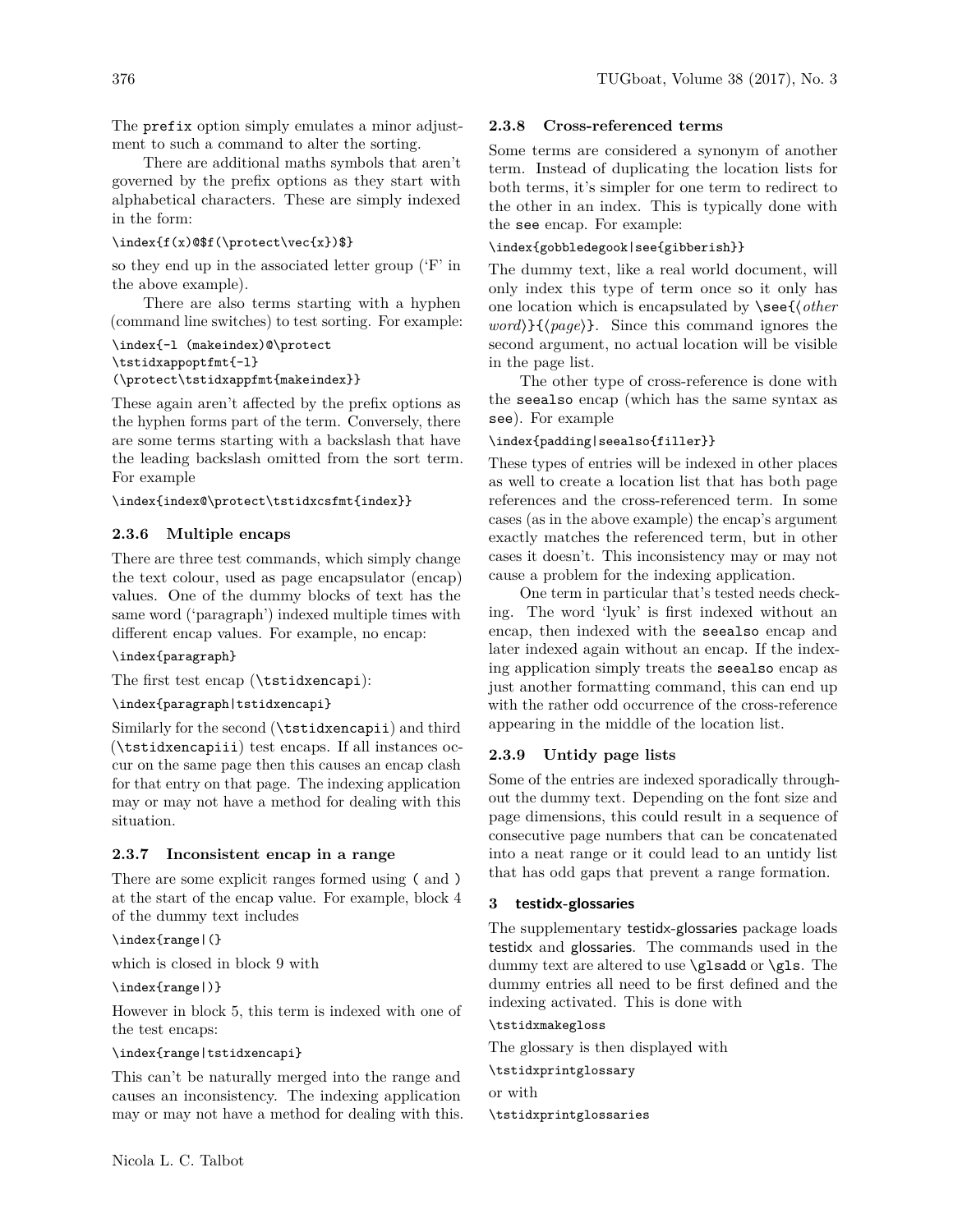(which will display all defined glossaries using the analogous command).

There are some minor differences in the package options shared by both testidx and testidx-glossaries, and there are some supplementary options only available with testidx-glossaries:

**extra** Load the extension package glossaries-extra [\[8\]](#page-26-3).

**nodesc** Each entry is defined with an empty description (default). The mcolindexgroup style is set. You can override this in the usual way. For example:

\setglossarystyle{mcolindexspannav}

- **desc** Each entry is defined with a description. In this case, the indexgroup style is set, but again you can override it.
- **makeindex** This option is passed to glossaries and ensures that \tstidxmakegloss uses

#### \makeglossaries

and \tstidxprintglossary uses

### \printglossary

The indexing should be done by makeindex, invoked directly or via the makeglossaries Perl script or the makeglossaries-lite Lua script.

**xindy** This option is passed to glossaries and again ensures that \tstidxmakegloss uses

### \makeglossaries

and \tstidxprintglossary uses

#### \printglossary

The indexing should be performed by xindy (again either invoked directly or through one of the provided scripts).

**tex** This ensures that \tstidxmakegloss uses

#### \makenoidxglossaries

and \tstidxprintglossary uses

### \printnoidxglossary

The indexing is performed by T<sub>EX</sub> and is  $slow$ the document build may appear as though it has hung.

**bib2gls** This implicitly specifies extra and also passes the record option to the glossaries-extra package. In this case, \tstidxmakegloss uses

# \GlsXtrLoadResources[⟨*options*⟩]

and \tstidxprintglossary uses

### \printunsrtglossary

In this case, the indexing should be performed by bib2gls [\[7\]](#page-26-4), a Java command line application designed to work with glossaries-extra. The ⟨*options*⟩ and the number of instances of \GlsXtrLoadResources varies according to the package settings (such as prefix or diglyphs). More detail is provided later on (see page [391\)](#page-18-0).

**manual** Use this option if you don't want to use the helper commands \tstidxmakegloss and \tstidxprintglossary. You will need to ensure you pass the appropriate options to the glossaries or glossaries-extra package and load the files containing the entry definitions.

### **4 Examples**

The following examples can be used to test the various indexing methods. To compile them, you need to have at least testidx version 1.1. For the examples using testidx-glossaries, it's best to have at least version 4.30 of glossaries and version 1.16 of glossaries-extra.

The letter groups created by each example are shown in Table [1](#page-23-0) (in the order they appear in the index). In the table, 'Symbols' indicates the symbols group (which in xindy parlance is the default group), 'Numbers' indicates the group containing numerical terms and 'Other' indicates a headless group beyond the end of the alphabet. Some of the examples create their own custom groups. If a group contains initial letters that may not be expected to appear in that group (such as accented versions) then those letters are included afterwards in parentheses.

The contents of the symbols group for each example are shown in Table [2,](#page-24-0) where 'markers' indicates the marker commands prefixed with <, 'maths' indicates the mathematical symbols prefixed with >, 'switches' indicates the terms starting with a hyphen, 'non-ASCII' indicates the terms where the sort value starts with a non-letter ASCII character (typically the backslash  $\setminus$  at the start of accent or ligature commands, such as  $\vee$  or  $\oe$  and 'UTF-8' indicates the terms where the sort value starts with a UTF-8 character that doesn't fall into any of the recognised letter groups, according to the indexer's alphabet.

The ordering of the switches is shown in Table [3,](#page-24-1) and the ordering of the mathematical symbols is shown in Table [4](#page-24-2) with the corresponding sort values shown in parentheses. These may all be in the symbols group or in their own group or scattered throughout the index in the various letter groups, as indicated in Table [1.](#page-23-0)

The ordering of the numbers (which may or may not be in their own group) is shown in Table [5,](#page-24-3) the collation-level homographs in Table [6,](#page-24-4) and a selection of compound words in Table [7.](#page-25-0)

The place name Aßlar contains an eszett (ß). In the bare ASCII mode this is indexed as

# \index{Asslar@A\ss lar}

while in the ASCII accents mode it's indexed as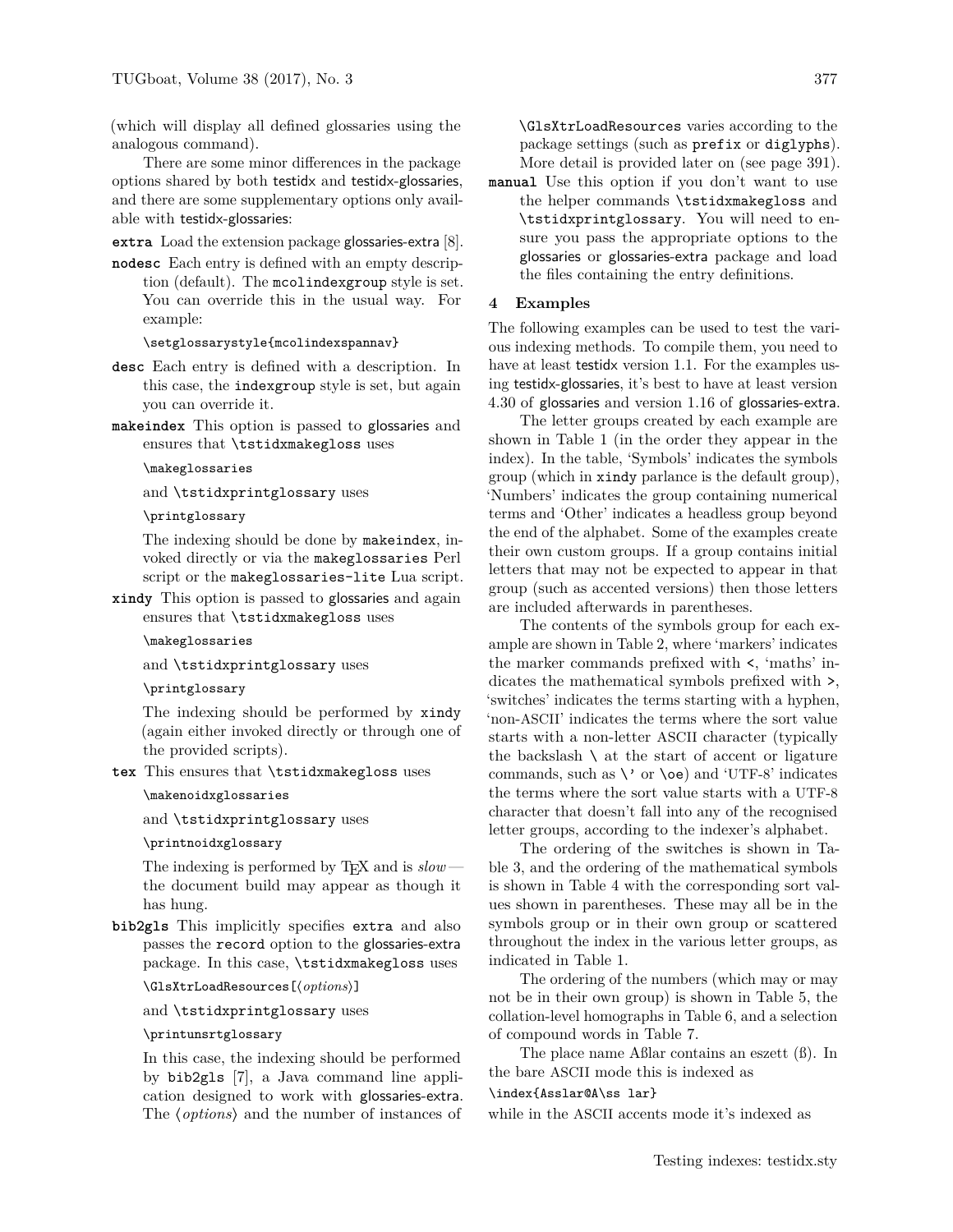\index{A\ss lar}

and in UTF-8 mode it's indexed as

\index{Aßlar}

Although Aßlar always appears in the 'A' group, its location within that group varies, as shown in Table [8.](#page-25-1)

Further tables show location lists:

- Table [9:](#page-25-2) for the entry with multiple encaps ('paragraph', Section [2.3.6\)](#page-3-0);
- Table [10:](#page-25-3) for the entry with the explicit range interruption ('range', Section [2.3.7\)](#page-3-1);
- Table [11:](#page-25-4) for the entry with the mid-seealso encap ('lyuk', Section [2.3.8\)](#page-3-2);
- Table [12:](#page-25-5) for an entry with a ragged page list ('block', Section [2.3.9\)](#page-3-3).

A shell script was created for each example with the build process so that the complete document build could be timed (using the Unix time command). The elapsed real time ⟨*minutes*⟩:⟨*seconds*⟩ for each example is shown in Tables [13](#page-26-5) for testidx and [14](#page-26-6) for testidx-glossaries.

<span id="page-5-0"></span>▶ **Example 1** (makeindex and bare ASCII mode) This builds on the example shown earlier with a makeindex style file to enable the group headings, the fontenc package [\[4\]](#page-26-7) to provide the commands  $\dagger$ dh ( $\ddagger$ ),  $\th$  (b) and  $\TH$  (P), and the amssymb package [\[5\]](#page-26-8) to provide the spin-weighted partial derivative  $\text{eth } (\delta)$ . These extra packages allow for more test entries that would otherwise be omitted.

```
\documentclass{article}
\usepackage[a4paper]{geometry}
\usepackage{filecontents}
\usepackage[T1]{fontenc}
\usepackage{amssymb}
\usepackage{makeidx}
\usepackage{testidx}
\makeindex
\begin{filecontents}{\jobname.ist}
headings_flag 1
heading_prefix "\\heading{"
heading_suffix "}\n"
\end{filecontents}
\newcommand{\heading}[1]{%
\item\textbf{#1}\indexspace}
```
\begin{document} \testidx \printindex \end{document}

This uses the default settings prefix and (since there's no UTF-8 support) stripaccents. The heading command is simplistic as these examples are testing the indexing applications rather than the index style. The build process is:

Nicola L. C. Talbot

pdflatex doc makeindex -s doc.ist doc pdflatex doc

(where the file is called doc.tex).

The terms that are placed in the alphabetical groups have been ordered using a case-insensitive word comparator, the numbers have been sorted numerically (Table [5\)](#page-24-3) and the symbols have been sorted using a case-sensitive comparator, as can be seen by the ordering of the switches (Table [3\)](#page-24-1). Since the accent commands have been stripped, the words are all placed in the basic Latin letter groups (Table [1\)](#page-23-0).

<span id="page-5-1"></span>▶ **Example 2** (makeindex and ASCII accents mode) This is the same as the previous example except for the package option:

### \usepackage[nostripaccents]{testidx}

This doesn't strip the accents so, for example, 'élite' is indexed as \'elite. This causes all the words starting with extended Latin characters to appear in the symbols group (Table [2\)](#page-24-0) due to the leading backslash in the control sequences. Since \AA expands to  $\mathcal{F}$  A, Å ends up between œ ( $\mathcal{E}$ ) and  $\mathcal{F}$ (\th). 'Aßlar' is placed at the start of the 'A' letter group before 'aardvark' (Table [8\)](#page-25-1) since the second character in the sort key is a backslash (from the start of  $\$ ss) which comes before 'a'.

# <span id="page-5-2"></span>▶ **Example 3** (makeindex, bare ASCII mode and no prefixes)

This is the same as Example [1](#page-5-0) except for the package option:

#### \usepackage[noprefix]{testidx}

This doesn't insert the < and > prefixes that kept the markers and maths together in Example [1.](#page-5-0) The markers remain close to each other as they still start with the same sub-string (now tstidx instead of <tstidx) but they have been moved to the 'T' letter group. The maths symbols are now scattered about the index (Table [1\)](#page-23-0), for example,  $\alpha$  is in the 'A' letter group (since its sort value is now alpha). Only the switches remain in the symbols group (Table [2\)](#page-24-0).

<span id="page-5-3"></span>▶ **Example 4** (makeindex, ASCII accents mode and no prefixes)

This is the same as Example [2](#page-5-1) except for the extra package option:

# \usepackage[nostripaccents,noprefix]{testidx}

As with Example [3,](#page-5-2) the marker and maths entries are no longer in the symbols group (Table [1\)](#page-23-0), but as with Example [2](#page-5-1) that group (Table [2\)](#page-24-0) now contains the terms starting with accent commands (as well as the switches).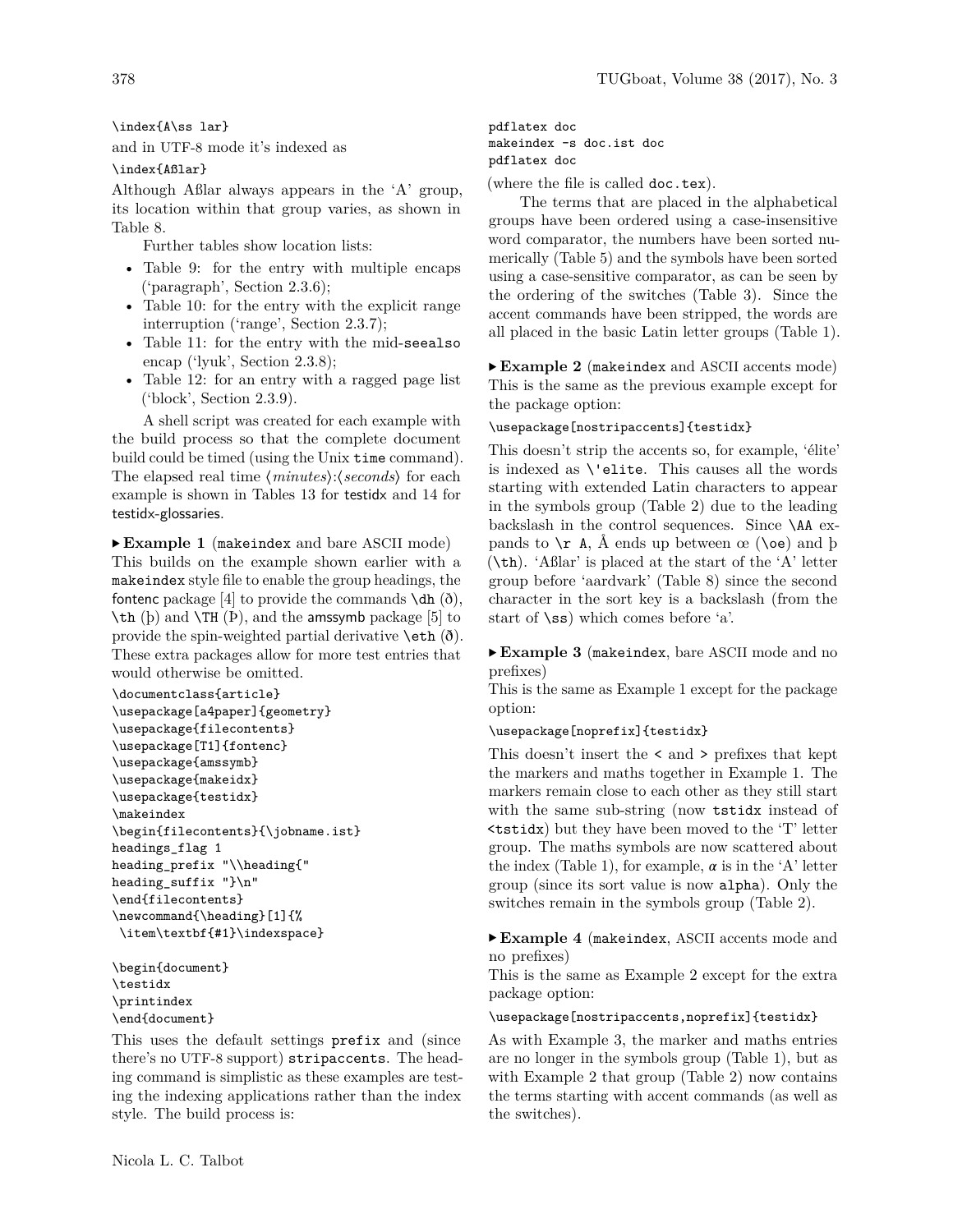### <span id="page-6-1"></span>▶ **Example 5** (makeindex -l)

This is the same as Example [1](#page-5-0) except for the build process which uses makeindex's -l switch:

### pdflatex doc makeindex -l -s doc.ist doc pdflatex doc

This changes the ordering of the compound words shown in Table [7](#page-25-0) (except for 'yo-yo'). The ordering is still case-insensitive for words (Table [8\)](#page-25-1) and casesensitive for symbols (Table [3\)](#page-24-1).

#### <span id="page-6-2"></span>▶ **Example 6** (makeindex and sanitized UTF-8)

This is like Example [1](#page-5-0) but UTF-8 support has been enabled through the inputenc package:

# \usepackage[utf8]{inputenc}

The default sanitize option is on, which means that the UTF-8 characters in the sort key are sanitized and so don't expand when writing the input file. The build process used in Example [1](#page-5-0) fails because makeindex isn't configured for UTF-8 and the resulting output file is corrupt. This can almost be fixed with iconv except near the end of the file, which triggers the error

#### \heading{iconv: illegal input sequence

This is because only the first octet (C3) of a two-octet character has been put in the argument of **\heading**. The only way to avoid this is to omit the headings, so the build process is:

#### pdflatex doc

makeindex -o doc.tmp doc iconv -f utf8 doc.tmp > doc.ind pdflatex doc

The 'Other' groups shown in Table [1](#page-23-0) highlight the way that makeindex is sorting according to each octet, so the first group after  $Z$  contains  $\dot{A}$  (C3 81),  $\ddot{A}$  $(C3 84)$ , Å  $(C3 85)$ , I  $(C3 8D)$ , Ö  $(C3 96)$ , Ø  $(C3 98)$ , Ú (C3 9A), Þ (C3 9E), æ (C3 A6), é (C3 A9), ð (C3 B0) and þ (C3 BE). From makeindex's point of view, these all belong to the C3 letter group (which is why it tried to write the character C3 as the argument of \heading when the headings setting was on).

The next few examples use xindy to perform the indexing. The makeindex style file  $(.ist)$  is no longer applicable. An xindy module (.xdy) is used instead. A straight substitution of makeindex with texindy causes an error message with the sample entries:

#### ERROR: Cross-reference-target

("\\tstidxstyfmt {inputenc}") does not exist!

Unlike makeindex, texindy recognises the see and seealso encaps as cross-references (rather than just a formatting command). This error is the result of

# \index{fontencpackage@\tstidxstyfmt {fontenc} package|seealso{\tstidxstyfmt {inputenc}}}

('fontenc package, *see also* inputenc'). texindy checks that the cross-referenced term also exists, but there's no exact match here as the cross-referenced term was indexed slightly differently using

# \index{inputenc package@\tstidxstyfmt {inputenc} package}

('inputenc package'). This inconsistency is the result of a stylistic choice to avoid the repetition of the word 'package' in the exact match 'fontenc package, *see also* inputenc package'.

If you want to ignore these kinds of inconsistencies, you can switch off the automatic verification in the .xdy file when defining a cross-reference class. For example:

(define-crossref-class "seealso" :unverified)

Unfortunately with texindy this causes the error ERROR: replacing location-reference-class `"seealso"' is not allowed !

since the seealso class has already been defined (in the file makeindex.xdy, which is loaded by texindy to provide compatibility with makeindex). One possible workaround is to define a custom module and use xindy directly (instead of using texindy).

In your real document you can circumvent this issue by ensuring an exact match in your see and seealso encap arguments or by writing your own custom xindy module that defines the seealso class as unverified.

Alternatively, you can create your own custom cross-reference encap. For example

```
(define-crossref-class "uncheckedseealso"
:unverified)
(markup-crossref-list
```

```
:class "uncheckedseealso"
:open "\seealso" :close "{}")
```
and use this instead. The testidx package allows you to try this out by providing a command to set your own cross-reference encap value. For example:

\tstidxSetSeeAlsoEncap{uncheckedseealso}

The problematic cross-reference now becomes

```
\index{fontencpackage@\tstidxstyfmt{fontenc}
package|uncheckedseealso{\tstidxstyfmt
{inputenc}}}
```
which uses uncheckedseealso instead of seealso.

The examples below circumvent this issue by using xindy directly with a custom module.

<span id="page-6-0"></span>▶ **Example 7** (xindy and sanitized UTF-8) The sample xindy style provided here mostly replicates texindy.xdy but doesn't load makeindex.xdy.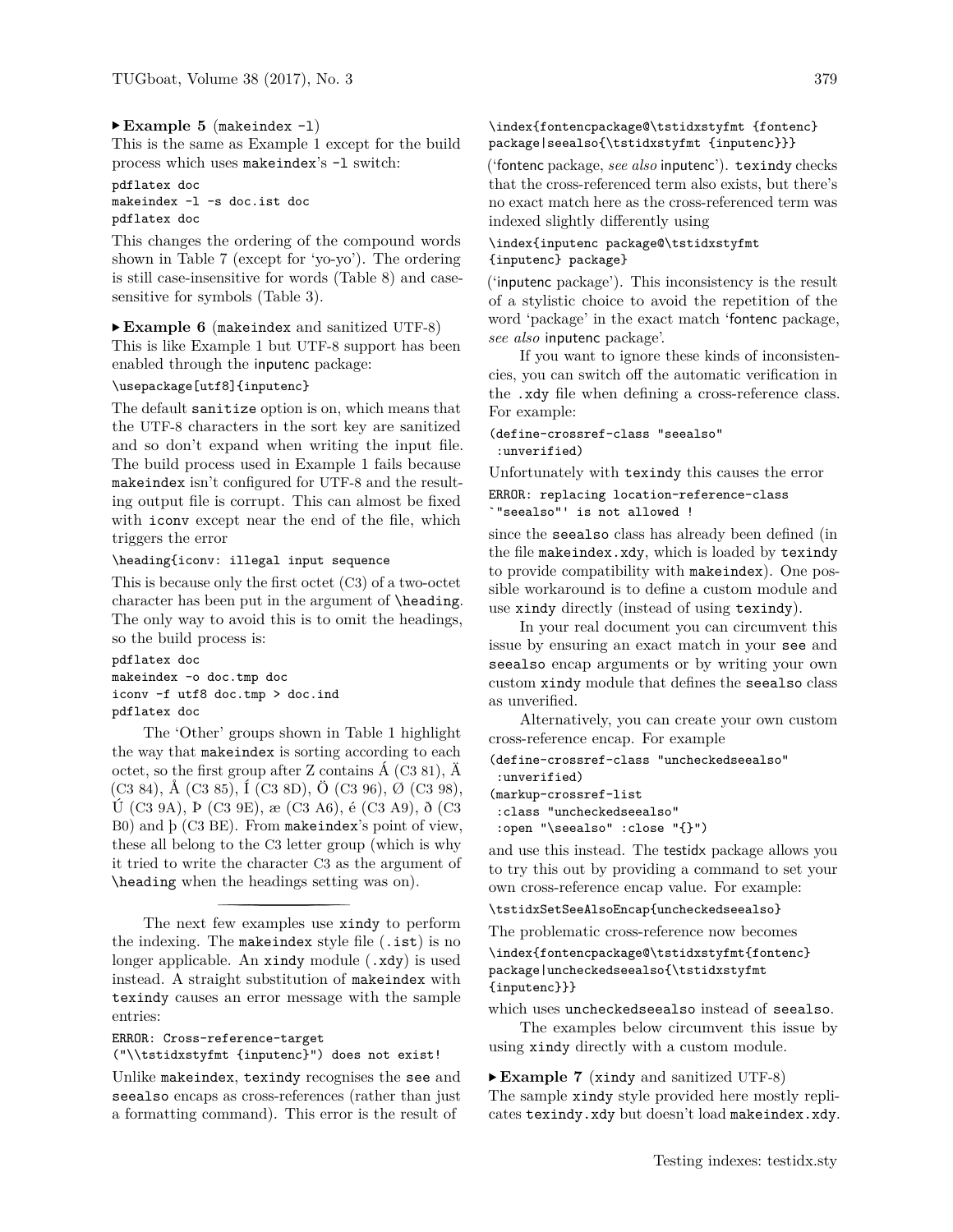The cross-reference classes (see and seealso) both have the verification check switched off. This custom module also has to define the location classes provided by makeindex.xdy and define the test encap values used by testidx.

```
\documentclass{article}
\usepackage[a4paper]{geometry}
\usepackage{filecontents}
\usepackage[T1]{fontenc}
\usepackage[utf8]{inputenc}
\usepackage{amssymb}
\usepackage{makeidx}
\usepackage{testidx}
```
\makeindex

```
\begin{filecontents*}{\jobname.xdy}
(require "latex.xdy")
(require "latex-loc-fmts.xdy")
(require "latin-lettergroups.xdy")
```

```
(define-crossref-class "see" :unverified)
(markup-crossref-list :class "see"
:open "\see{" :sep "; " :close "}{}")
```

```
(define-crossref-class "seealso" :unverified)
(markup-crossref-list :class "seealso"
:open "\seealso{" :sep "; "
:close "}{}")
```

```
(markup-crossref-layer-list :sep ", ")
```

```
(define-location-class-order
("roman-page-numbers"
  "arabic-page-numbers"
  "alpha-page-numbers"
 "Roman-page-numbers"
 "Alpha-page-numbers"
  "see"
  "seealso"))
```

```
; list of allowed attributes
(define-attributes ((
"tstidxencapi"
"tstidxencapii"
"tstidxencapiii" )))
```

```
; define format to use for locations
(markup-locref :open "\tstidxencapi{"
:close "}" :attr "tstidxencapi")
(markup-locref :open "\tstidxencapii{"
:close "}" :attr "tstidxencapii")
(markup-locref :open "\tstidxencapiii{"
:close "}" :attr "tstidxencapiii")
```

```
; location list separators
(markup-locref-list :sep ", ")
(markup-range :sep "--")
```
\end{filecontents\*}

\begin{document} \testidx \printindex \end{document}

The build process is

pdflatex doc

```
xindy -M doc -L english -C utf8 -t doc.ilg \setminus
```
doc.idx

pdflatex doc

The ordering for some of the extended characters is a little odd with the english setting. For example,  $\beta$  comes between 'n' and 'p' (Table [8\)](#page-25-1) and  $\hat{A}$ ,  $\ddot{A}$ ,  $\ddot{A}$ , Í and Ú are all in the O letter group (Table [1\)](#page-23-0). They have not been considered either symbols (like Ć, which doesn't occur in English words) or sorted according to their base letter (like é, which does). Better results are obtained with the language set to general, which is used later in Example [17.](#page-10-0)

The switches aren't placed in the symbols group but have instead been placed in the alphabetical letter groups (ignoring the initial hyphen). The numbers (which are now in the symbols group) have been sorted as strings rather than numerically (Table [5\)](#page-24-3).

The term \index is present, but the word 'index' has been omitted (Table [6\)](#page-24-4) and its page list has been merged with the \index locations. A real world document would need to ensure unique sort keys. (For example, use index.cs as the sort value for \index.) The other collation-level homographs 'recover'/'re-cover' and 'resume'/'résumé' don't have this problem as the sort values for each pair are nonidentical even though the comparator may consider them equivalent.

# <span id="page-7-0"></span>▶ **Example 8** (xindy, sanitized UTF-8 and letter order)

The sorting in Example [7](#page-6-0) can be adjusted to letter ordering by adding the following line to the custom .xdy file:

#### (require "letter-order.xdy")

This alters the ordering of the compound words (see Table [7\)](#page-25-0), but this doesn't quite match the order produced by makeindex's letter order option used in Example [5](#page-6-1) for the hyphenated words. The terms '\index' and 'index' have again been merged due to their identical sort values (Table [6\)](#page-24-4), and the switches are in the alphabetical letter groups (Table [1\)](#page-23-0) but their locations within those groups have changed as a result of the spaces being ignored.

# <span id="page-7-1"></span>▶ **Example 9** (xindy, sanitized UTF-8 and ignore hyphen)

The previous example can be slightly altered by changing letter-order to ignore-hyphen. There's no difference here from Example [8](#page-7-0) in the order of the collation-level homographs 'recover' and 're-cover' (Table [6\)](#page-24-4). There is a difference in the ordering of the compound words shown in Table [7,](#page-25-0) which is back to the word order from Example [7,](#page-6-0) and the switches are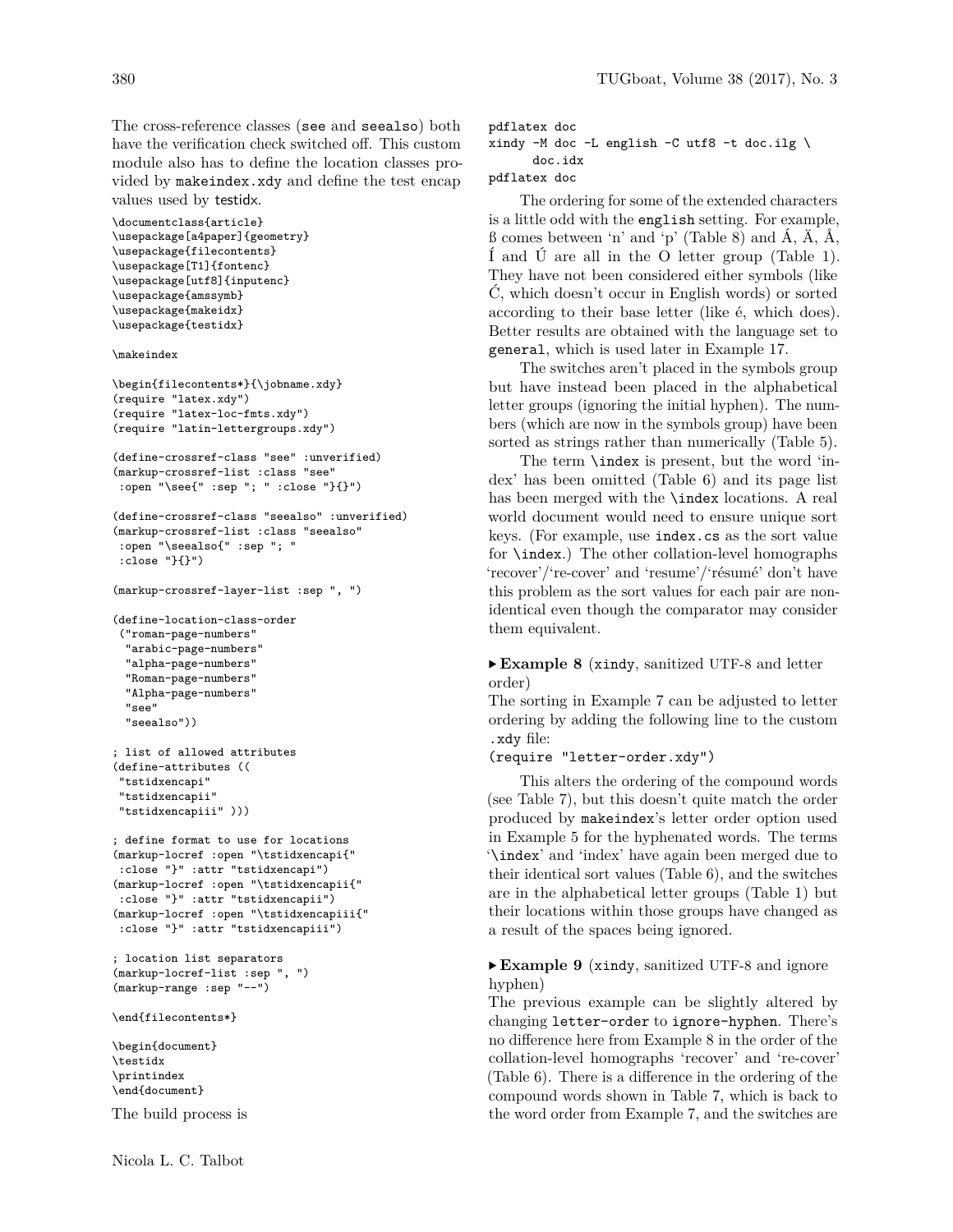still in the alphabetical groups, so there's no noticeable difference between this example and Example [7.](#page-6-0) It seems that xindy always ignores hyphens regardless of whether or not the ignore-hyphen module is loaded.

# <span id="page-8-1"></span>▶ **Example 10** (xindy, sanitized UTF-8 and ignore punctuation)

Another option is to use the ignore-punctuation module. However, swapping ignore-hyphen in the previous example for ignore-punctuation causes an error while reading ignore-punctuation.xdy:

#<OUTPUT STRING-OUTPUT-STREAM>> ends within

# a token after multiple escape character

The problem seems to come from the line

 $(sort-rule "\\ " " " "")$ 

If I remove

(require "ignore-punctuation.xdy")

and replace it with the contents of that file without the problematic line, the document is able to compile.

This example differs from the previous one, as it also causes the prefix characters < and > to be ignored, so this behaves much like the noprefix option with the maths and markers placed in the alphabetical letter groups (Table [1\)](#page-23-0).

The sorting is still case-insensitive, but the difference caused by the ignored punctuation can be seen in the ordering of the switches. For example, the term -l (makeindex) is now treated as lmakeindex (all punctuation stripped) instead of l(makeindex) (only hyphen and space stripped), so it's now after -L icelandic (xindy) (since 'i'  $\langle$  'm') whereas in the previous example it came before -L danish (xindy)  $('(' < 'd').$ 

<span id="page-8-0"></span>▶ **Example 11** (xindy, sanitized UTF-8 and numeric sort)

Example [7](#page-6-0) can be easily modified to sort the numbers numerically by adding the line:

```
(require "numeric-sort.xdy")
```
to the start of the .xdy file. A separate group for the numbers can also be defined in this file:

```
(define-letter-group "Numbers"
:prefixes ("0" "1" "2" "3" "4" "5" "6"
 "7" "8" "9") :before "A")
```
The ordering of the defined attributes tells xindy the order of precedence when there's an encap clash (see Section [2.3.6\)](#page-3-0). In the previous example, the tstidxencapi encap took precedence in the conflict in the 'paragraph' entry (see Table [9\)](#page-25-2), but there are still two instances of page 2 in the location list as the default encap (where no encap has been specified) has been kept as well as the dominant tstidxencapi encap. This can be fixed by adding default to the end of the list of allowed attributes:

```
(define-attributes ((
"tstidxencapi" "tstidxencapii"
"tstidxencapiii" "default")))
```
This will cause a warning

```
WARNING: ignoring redefinition of
attribute "default" in
(DEFINE-ATTRIBUTES
(("tstidxencapi" "tstidxencapii"
"tstidxencapiii" "default")))
```
This is because latex-loc-fmts.xdy already contains an attribute list containing default:

(define-attributes (("default" "textbf" "textit" "hyperpage")))

To remove the warning, delete the line

(require "latex-loc-fmts.xdy")

from the custom  $.xdy$  file. Any of the usual  $\angle ATFX$ attributes, such as hyperpage, that are provided in the file latex-loc-fmts.xdy can be added to the custom attributes list if required.

<span id="page-8-2"></span>▶ **Example 12** (xindy, sanitized UTF-8, no prefixes and numeric sort)

The previous example is modified here so that it doesn't use the > and < prefixes. The testidx package is now loaded using:

```
\usepackage[noprefix]{testidx}
```
inputenc is again loaded to enable UTF-8 support. The markers and maths symbols are now placed in the letter groups (Table [1\)](#page-23-0). For example,  $\alpha$  now has the sort value alpha, so it's in the A letter group, and  $\partial$  has the sort value partial, so it's in the P letter group.

<span id="page-8-3"></span>▶ **Example 13** (xindy, active UTF-8 and numeric sort)

Example [11](#page-8-0) is modified here so that it doesn't sanitize the sort value. The testidx package is now loaded using:

### \usepackage[nosanitize]{testidx}

The inputenc package is again loaded to enable UTF-8 support, which means that the first octets of the UTF-8 characters are active so they are expanded when written to the index file. This causes the xindy error

```
ERROR: CHAR: index 0 should be less than
the length of the string
```
This error occurs when the sort value is empty.

Recall from Example [7](#page-6-0) that the example's custom module loads the file latex.xdy. This in turn loads tex.xdy which strips commands and braces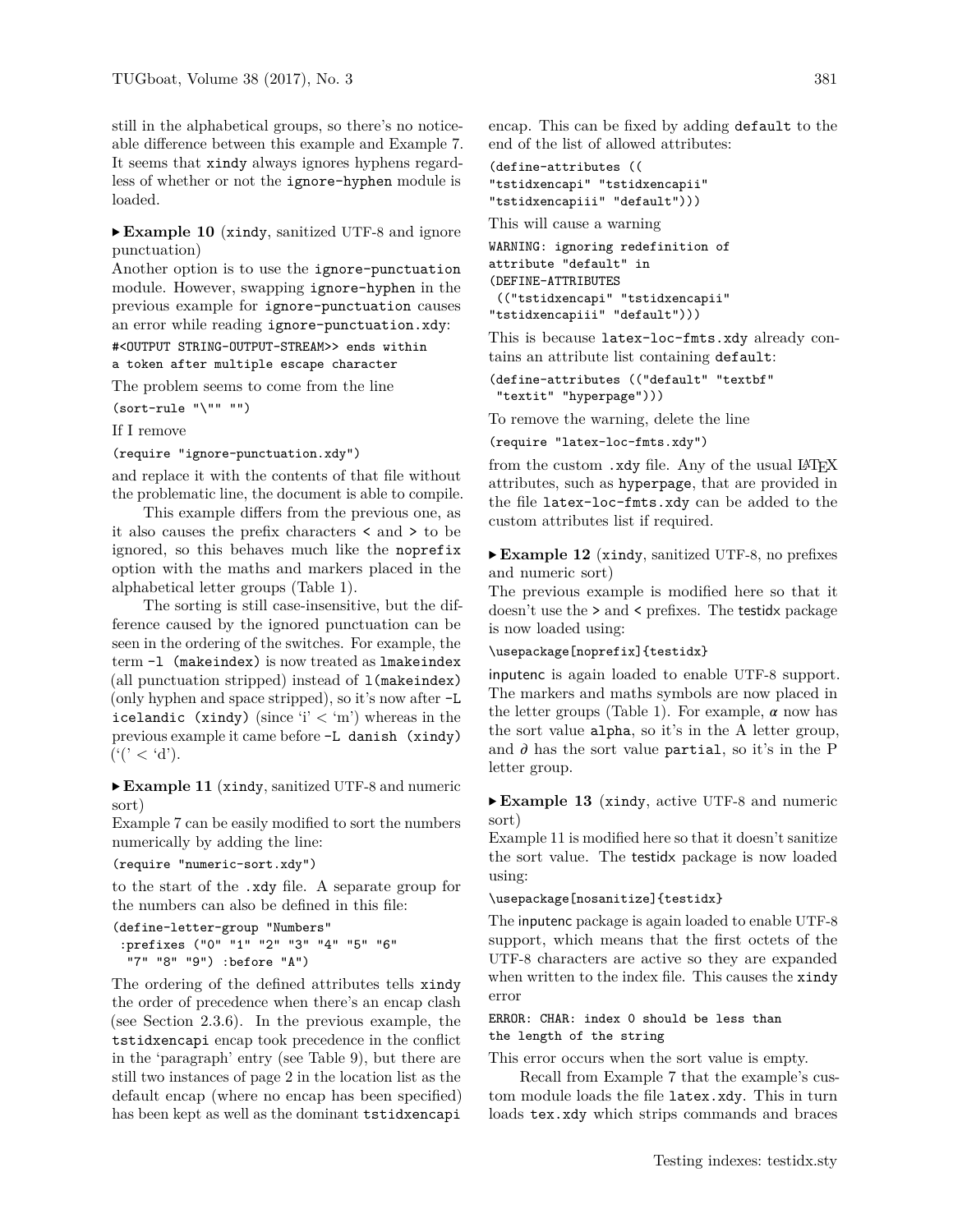from the sort key. This means that the sort keys that solely consist of commands (such as \IeC{\TH}) collapse to an empty string, which triggers this error.

As a result of the error, no output file is created, so the document doesn't contain an index. One way to force this example document to have an index is to remove the line

#### (require "latex.xdy")

and add the content of latex.xdy without the line

(require "tex.xdy")

but this means that all the words starting with extended characters end up in the symbols group since the initial backslash in \IeC is a symbol (which is what we'd get if we use makeindex instead).

An alternative approach is to keep latex.xdy and add a merge rule for the problematic entries:

```
(merge-rule "\\TH *" "TH" :eregexp :again)
(merge-rule "\\th *" "th" :eregexp :again)
```
(and similarly for other commands like  $\$ ss and  $\dh$ ) before loading latex.xdy.

This example uses this simpler method, which strips all the \IeC commands but converts the commands (such as \TH) representing characters. This essentially reduces the sort values to much the same as the bare ASCII mode in Example [1.](#page-5-0) In both this example and Example [1,](#page-5-0) the sort value for 'résumé' becomes 'resume'. This means that two distinct terms have identical sort values. In makeindex's case, the terms are deemed separate entries as the actual part is different, but xindy merges entries with identical sort values, so only one of these two terms ('résumé') appears in the index. (As happens with 'index' and '\index', and again it's the first term to be indexed that takes precedence.)

The alphabetical ordering is now reasonable for English, but not for other languages, such as Swedish or Icelandic, that have extended characters, such as ø or þ, that form their own letter groups. (This wouldn't change even if the language option specified with -L changes as there are no actual extended characters in the index file, just control sequences representing them.)

This example provides a useful illustration between using T<sub>F</sub>X engines that natively support UTF-8 and simply enabling UTF-8 support through inputenc. Replacing inputenc and fontenc with fontspec and switching to  $X \rightarrow Y$  or LuaLAT<sub>E</sub>X shows a noticeable difference. It's therefore not enough to have a Unicode-aware indexing application, but it's also necessary to ensure the extended characters are correctly written to the indexer's input file.

<span id="page-9-0"></span>▶ **Example 14** (xindy, sanitized UTF-8, custom groups and numeric sort)

This example returns to using the sanitize option so that the UTF-8 characters appear correctly in the index file. We can build on Example [11](#page-8-0) to create two custom groups that recognise the < and > prefixes:

```
(define-letter-group "Maths"
:prefixes (">") :before "Numbers")
(define-letter-group "Markers"
 :prefixes ("<") :before "Maths")
```
I also tried to define a similar group for the switches:

```
(define-letter-group "Switches"
:prefixes ("-"))
```
but this doesn't work (Table [1\)](#page-23-0) as the hyphen is by default ignored (see Example [9\)](#page-7-1). Setting a sort rule for the hyphen doesn't seem to make a difference.

Now the default symbols group (Table [2\)](#page-24-0) only contains the UTF-8 characters that aren't recognised by the language module.

# <span id="page-9-1"></span>▶ **Example 15** (xindy -L icelandic, sanitized UTF-8, custom groups and numeric sort)

It's time to try out some other languages. This example uses the same document and style from Example [14](#page-9-0) but substitutes icelandic for english in the xindy call. This results in some extra letter groups (see Table [1\)](#page-23-0).

The Icelandic alphabet has ten extra letters (in addition to the basic Latin set)  $\hat{A}(\acute{a}), B(\delta), \hat{E}(\acute{e}), \hat{I}(\acute{i}),$  $\hat{O}(6)$ ,  $\hat{U}(\hat{u})$ ,  $\hat{Y}(\hat{y})$ ,  $P(\hat{p})$ ,  $E(\hat{\alpha})$  and  $\hat{O}(\hat{o})$ . There is a letter group for the ð entry, but it's headed with the lower case ð rather than the upper case Ð. (All the other letter groups are headed with an upper case character, including Þ.) There are also letter groups for Þ, Æ and Ö, but not for the acute accents.

The non-native characters have a more logical ordering than in the English examples with ß treated as 'ss' (Table [8\)](#page-25-1), but Ä and œ are in the Æ group (Table [1\)](#page-23-0) and  $\emptyset$  is in the Ö letter group. The symbols group contains the remaining extended characters (Table [2\)](#page-24-0).

# <span id="page-9-2"></span>▶ **Example 16** (xindy -L hungarian, sanitized UTF-8, custom groups and numeric sort)

As above but now using -L hungarian. This also results in some extra letter groups (such as Ö), but there are some missing groups that should be in the Hungarian alphabet, such as the digraphs Dz(dz) and  $Ly(ly)$ , and the trigraph  $Dzs(dzs)$ .

The O letter group contains an odd collection of extended characters, such as  $\ddot{A}$ ,  $\ddot{A}$ ,  $\ddot{P}$  and  $\ddot{O}$ . As with the english setting, ß has an unexpected location between 'n' and 'p' (Table [8\)](#page-25-1).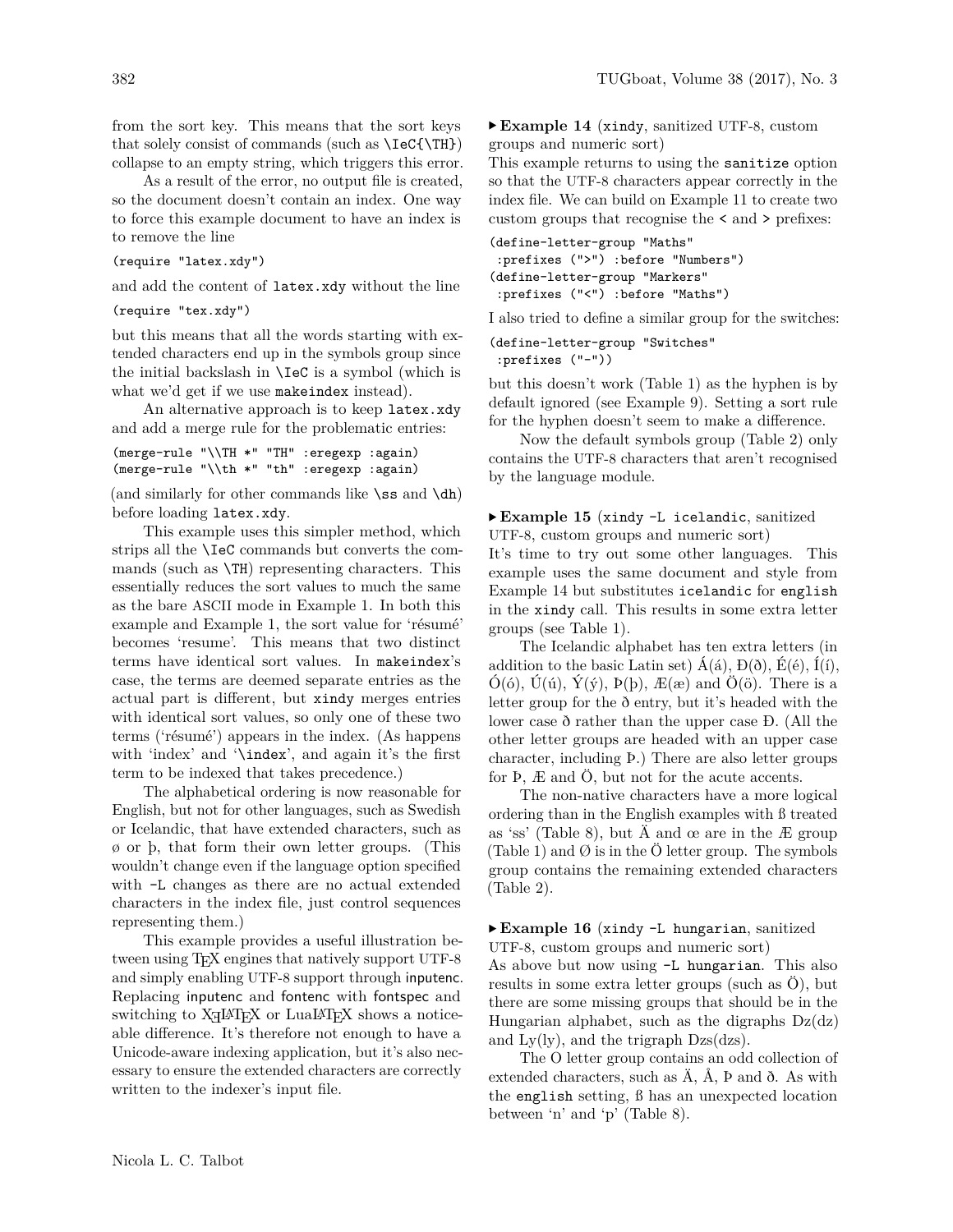In theory it should be possible to add letter groups for digraphs and trigraphs using a similar method as the other custom groups:

```
(define-letter-group "Dz"
:prefixes ("DZ" "Dz" "dz")
:after "D" :before "E")
```
Unfortunately this doesn't work as the 'D' letter group takes precedence because it was defined first. (The language modules are loaded before the custom module.) A complete new language module is needed to make this work correctly, which is beyond the scope of this article. Another possibility is to use glyphs instead of the digraphs, but this is only possible for digraphs that have a glyph alternative.

# <span id="page-10-0"></span>▶ **Example 17** (xindy, sanitized UTF-8, selected

digraph glyphs, custom groups and numeric sort) This example is like Example [14](#page-9-0) but the diglyphs option is used.

#### \usepackage[diglyphs]{testidx}

This means that instead of using the two characters 'dz' in words like 'dzéta', the single glyph dz is used. It should now be possible to create the Dz letter group as in the example above but with the glyphs DZ, Dz and dz.

```
(define-letter-group "
Dz"
 :prefixes ("DZ" "Dz" "dz")
 :after "D" :before "E")
```
Similarly for IJ, ij and IL, H. There's no glyph used in the trigraph dzs.

Since these characters are not easily supported by inputenc and fontenc, it's necessary to use  $\mathrm{Xg} \mathrm{L} \mathrm{A} \mathrm{I} \mathrm{F} \mathrm{X}$ or LuaLATEX instead. This means replacing inputenc and fontenc with fontspec.

# \usepackage{fontspec}

Some fonts don't support these glyphs ( ij is the most commonly supported of this set), so the choice here is quite limited. Some fonts support the glyphs in only one family or weight. For example, Linux Libertine O and FreeSerif support all glyphs in the default medium weight but the  $\text{H}$  and IL glyphs are missing from bold. I've chosen DejaVu Serif for the document font in this example as it has the best support of all my available fonts:

#### \setmainfont{DejaVu Serif}

The change in font slightly alters some of the page lists in the index. The build process is now:

#### xelatex doc

```
xindy -M doc -L general -C utf8 \setminus-t doc.ilg doc.idx
xelatex doc
```
(I've set the language to general to reflect the mixture of alphabets.)

This example generates a warning from xindy:

WARNING: Found a :close-range in the index that wasn't opened before! Location-reference is 5 in keyword (range) I'll continue and ignore this.

The altered page breaking caused by the font change has resulted in both the opening range produced with

#### \index{range|(}

and the interrupting encap produced with

\index{range|tstidxencapi}

to occur on page 2. The open range encap is dropped in favour of the tstidxencapi encap. This means that the closing range

#### \index{range|)}

on page 5 no longer has a matching opening range, so no range is formed (Table [10\)](#page-25-3).

As can be seen from Table [1,](#page-23-0) there's no symbols group for this example. The markers and maths have been assigned to their own groups through the use of their < and > prefixes, the numbers are in their own number group, the glyphs dz, ij , and ỻ have been assigned to separate groups, and the remaining UTF-8 characters have all been assigned to the basic Latin letter groups, as a result of the general language setting. The switches still have the hyphen ignored and so are in the letter groups.

The trigraph dzs is still unrecognised, as are the dd, ff, ly and Ng digraphs, which haven't been replaced with glyphs. (As most T<sub>F</sub>X users will know, there is a glyph for the ff digraph in most fonts, but although the sequence ff is usually converted to a ligature when typesetting, it's written to the index file as two characters. There's no corresponding glyph for the title case version Ff.)

The examples now switch to testidx-glossaries, which provides extra sorting methods. Some of the informational blocks of text are altered by this package, so the page numbers may be different in the location lists due to the difference in some paragraph lengths.

Instead of using \index, the terms are first defined using

# \newglossaryentry{⟨*label*⟩}{⟨*options*⟩}

where  $\langle$ *label* $\rangle$  (which can't contain special characters) uniquely identifies the term and ⟨*options*⟩ is a ⟨*key*⟩=⟨*value*⟩ list. The main keys are name (the way the term appears in the glossary) and description. By default the sort value is the same as the name (as \index when @ isn't used) but the sort key can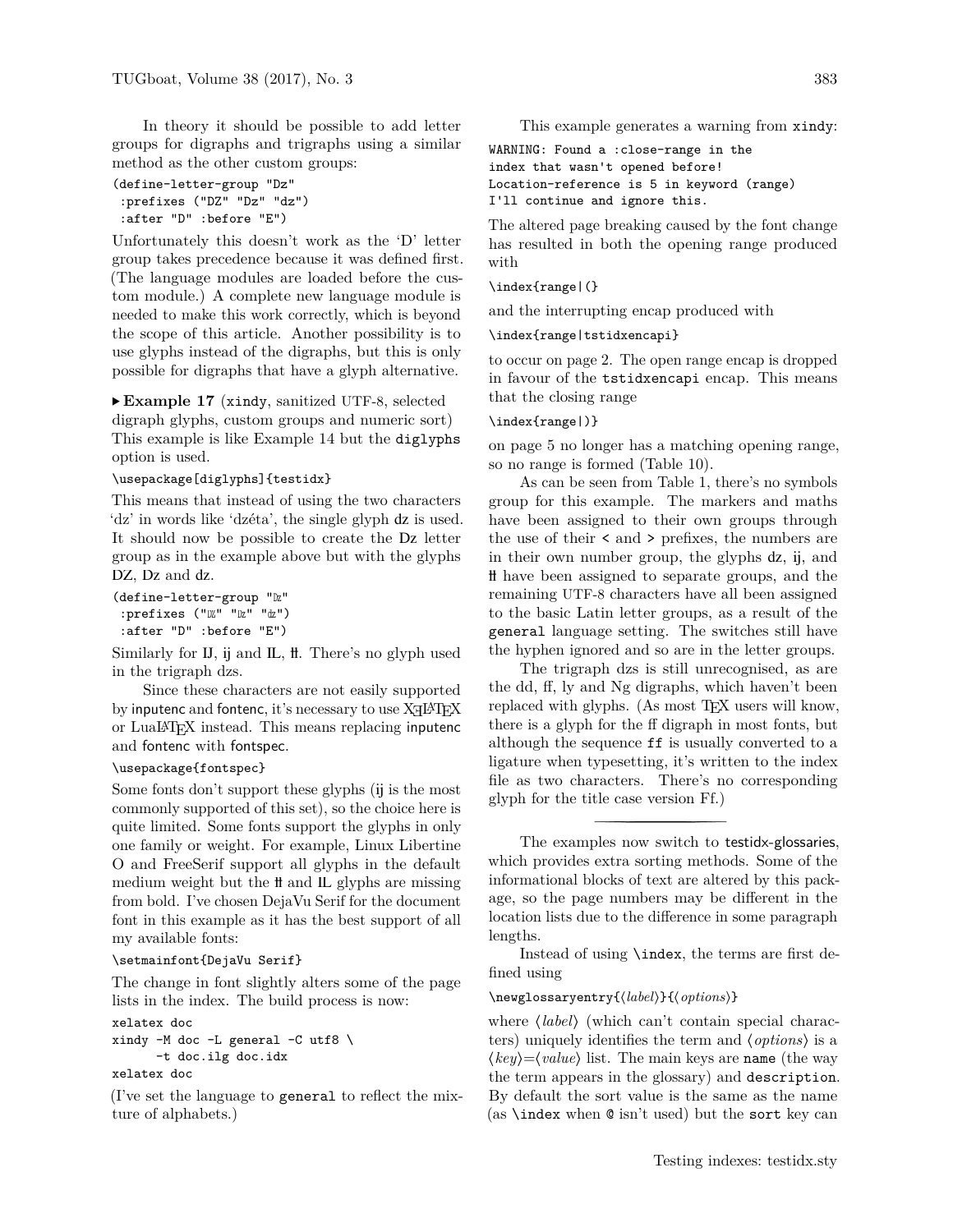be used to provide a different value. The files containing these definitions are automatically loaded by \tstidxmakegloss.

The terms are then displayed and indexed using commands like \gls{⟨*label*⟩} throughout the document text. This will display the value of the text key, which if omitted defaults to the same as name.

For example, with the normal indexing methods, the term  $f(\vec{x})$  can be displayed and indexed in the text using

 $\[\int f(\vec{x})\hat{f}(x)\hat{f}(\vec{x}))\hat{f}(\vec{x})\hat{f}(\vec{x})\]$ 

whereas with glossaries the term is first defined in the preamble:

```
\newglossaryentry{fx}{name={$f(\vec{x})$},
text=\{f(\text{vec}\{x\})\},\sort={f(x)},
description={}}
```
and then used in the document:

 $\[\ \{gls\{fx\}\ \]\]$ 

In the text this does  $f(\vec{x})$  (the value of the text key), in the index this does  $f(\vec{x})$  (the value of the name key), and it's sorted by  $f(x)$  (the value of the sort key).

Cross-references are performed using the see key, for example:

```
\newglossaryentry{padding}{name={padding},
see={[\seealsoname]filler},description={}}
```
(where the see value is a comma-separated list of labels optionally preceded by a tag) or using \glssee, for example,

#### \glssee[\seealsoname]{padding}{filler}

The glossaries-extra package provides the seealso key, which is essentially the same as see with the tag set to \seealsoname. If this key is detected, it will be used instead. For example:

```
\newglossaryentry{padding}{name={padding},
seealso={filler},description={}}
```
These methods essentially index the reference as:

```
padding?\glossentry
{padding}|glsseeformat[\seealsoname]{filler}
```
with Z as the location (the glossaries package uses? instead of @ as the actual character).

Since makeindex by default lists upper case alphabetical locations last, this automatically moves the cross-reference to the end of the list.

<span id="page-11-0"></span>▶ **Example 18** (testidx-glossaries and makeindex) The basic test document is:

```
\documentclass{article}
\usepackage[a4paper]{geometry}
\usepackage[T1]{fontenc}
\usepackage{amssymb}
```
\usepackage{testidx-glossaries} \tstidxmakegloss

```
\renewcommand*{\glstreenamefmt}[1]{#1}
\renewcommand*{\glstreegroupheaderfmt}[1]{%
\textbf{#1}}
```
\begin{document} \testidx \tstidxprintglossaries \end{document}

The mcolindexgroup glossary style sets the name in bold by default, so I've redefined \glstreenamefmt to prevent this. (There's no need to distinguish the name when there are no descriptions.)

For this example, my build process is

# pdflatex doc makeglossaries-lite doc pdflatex doc

This uses the Lua script rather than the Perl script. The Lua script simply determines the required indexing application (in this case makeindex) and the correct options from the .aux file and runs it. The makeglossaries Perl script does more than this and is used in the next example.

For comparison, an explicit call to makeindex was also used:

```
pdflatex doc
makeindex -t doc.glg -o doc.gls -s doc.ist \
          doc.glo
```
pdflatex doc

The only difference in the result is in the build time, which is slightly faster. The times for both build methods are shown in Table [14.](#page-26-6)

Since the inputenc package isn't used, accents are stripped as with Example [1.](#page-5-0) This means it's emulating, for example:

```
\newglossaryentry{elite}{name={\'elite},
sort={elite},description={}}
```
There are some differences between the index produced in this example and that produced in Example [1](#page-5-0) (aside from the page numbering and the differences between the index and glossary styles). The ordering of \index and 'index' have changed (Table [6\)](#page-24-4). In Example [1,](#page-5-0) the control sequence \index is indexed as

#### index@\tstidxcsfmt{index}

and the term 'index' is just indexed as index. With glossaries the control sequence is effectively indexed as

index?\glossentry{cs.index} and the term is effectively

index?\glossentry{index}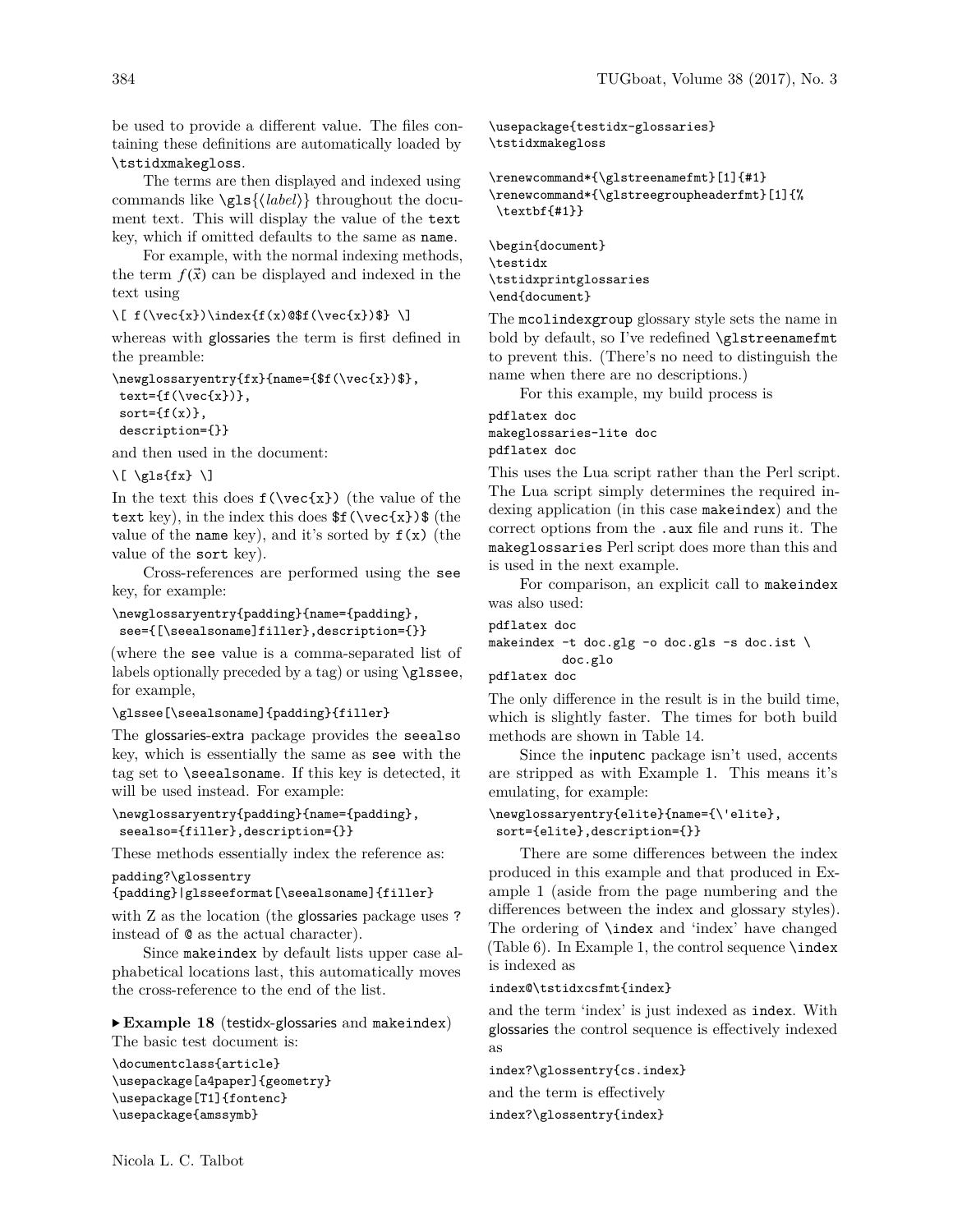When makeindex encounters terms with identical sort values, it seems to give precedence to terms where the sort value is identical to the actual value. So in the first example, 'index' (which has no separate sort) comes before \index. With glossaries, both have a distinct sort and actual value.

A similar thing happens with 'resume'

resume?\glossentry{resume}

and 'résumé'

```
resume?\glossentry{resumee}
```
Since the accents have been stripped, both terms have 'resume' as the sort value. (Since active characters can't be used in labels and labels must be unique, the label for the second term is resumee.)

# <span id="page-12-0"></span>▶ **Example 19** (testidx-glossaries and

makeglossaries)

This example uses the same document as the previous one above, but uses the makeglossaries Perl script in the build process instead of the Lua script:

pdflatex doc makeglossaries doc pdflatex doc

The difference here can be seen in the location list for the 'paragraph' entry (see Table [9\)](#page-25-2). The script has detected makeindex's multiple encap warning and tried to correct the problem. Version 2.20 incorrectly gives precedence to a non-range encap over an explicit range encap which then causes makeindex to trigger the error

-- Extra range opening operator (.

This is the same problem that occurred with xindy in Example [17.](#page-10-0) makeglossaries version 2.21 (provided with glossaries v4.30) corrects this and gives the range encaps precedence. The only problem that remains is just the inconsistent page encapsulator within a range warning.

<span id="page-12-1"></span>▶ **Example 20** (testidx-glossaries, bare ASCII mode and xindy)

The test document from Example [18](#page-11-0) can be modified to use xindy instead of makeindex by adding the xindy package option:

# \usepackage[xindy]{testidx-glossaries}

The glossaries package provides a custom xindy module (automatically generated by \makeglossaries). Minor adjustments can be made before the module is written using commands or package options. For example, to add the test encaps:

```
\GlsAddXdyAttribute{tstidxencapi}
\GlsAddXdyAttribute{tstidxencapii}
\GlsAddXdyAttribute{tstidxencapiii}
```
Again we can take advantage of the < and > prefixes:

```
\GlsAddLetterGroup{Maths}{:prefixes (">")
:before "glsnumbers"}
\GlsAddLetterGroup{Markers}{:prefixes ("<")
:before "Maths"}
```
(The glossaries package provides its own version of

the numbers group called glsnumbers.) The numeric-sort module isn't loaded by default, so it needs to be explicitly added if numerical ordering is required:

### \GlsAddXdyStyle{numeric-sort}

The above lines all need to go before

\tstidxmakegloss

The build process is:

pdflatex doc makeglossaries doc pdflatex doc

The Lua alternative can also be used, or a direct call to xindy:

xindy -L english -I xindy -M doc -o doc.gls \ -t doc.glg doc.glo

The difference between this example and the earlier xindy examples is that the indexing information is written in xindy's native format, for example

```
(indexentry
 :tkey (("elite" "\\glossentry{elite}") )
 :locref "{}{3}"
 :attr "pageglsnumberformat" )
```
(pageglsnumberformat is the default encap used by glossaries in xindy mode when the format key hasn't been set and the page counter is used for the locations.)

The example document doesn't load inputenc, which means the bare ASCII mode is on, which is why the accent doesn't appear in the sort field (identified in :tkey). This means that the sort value for 'résumé' is once again 'resume' and the conflicting unaccented 'resume' is lost (Table [6\)](#page-24-4). The hyphens are again ignored so the switches are placed in the alphabetical letter groups (Table [1\)](#page-23-0).

<span id="page-12-2"></span>▶ **Example 21** (testidx-glossaries, sanitized UTF-8 and xindy)

This example makes a minor adjustment to the previous one by adding

# \usepackage[utf8]{inputenc}

This enables the sanitized UTF-8 mode so the sort values contain UTF-8 characters. (The glossaries package automatically sanitizes the sort key by default, but the testidx-glossaries package will ensure that its own nosanitize option is honoured, which just passes sanitizesort=false to glossaries.)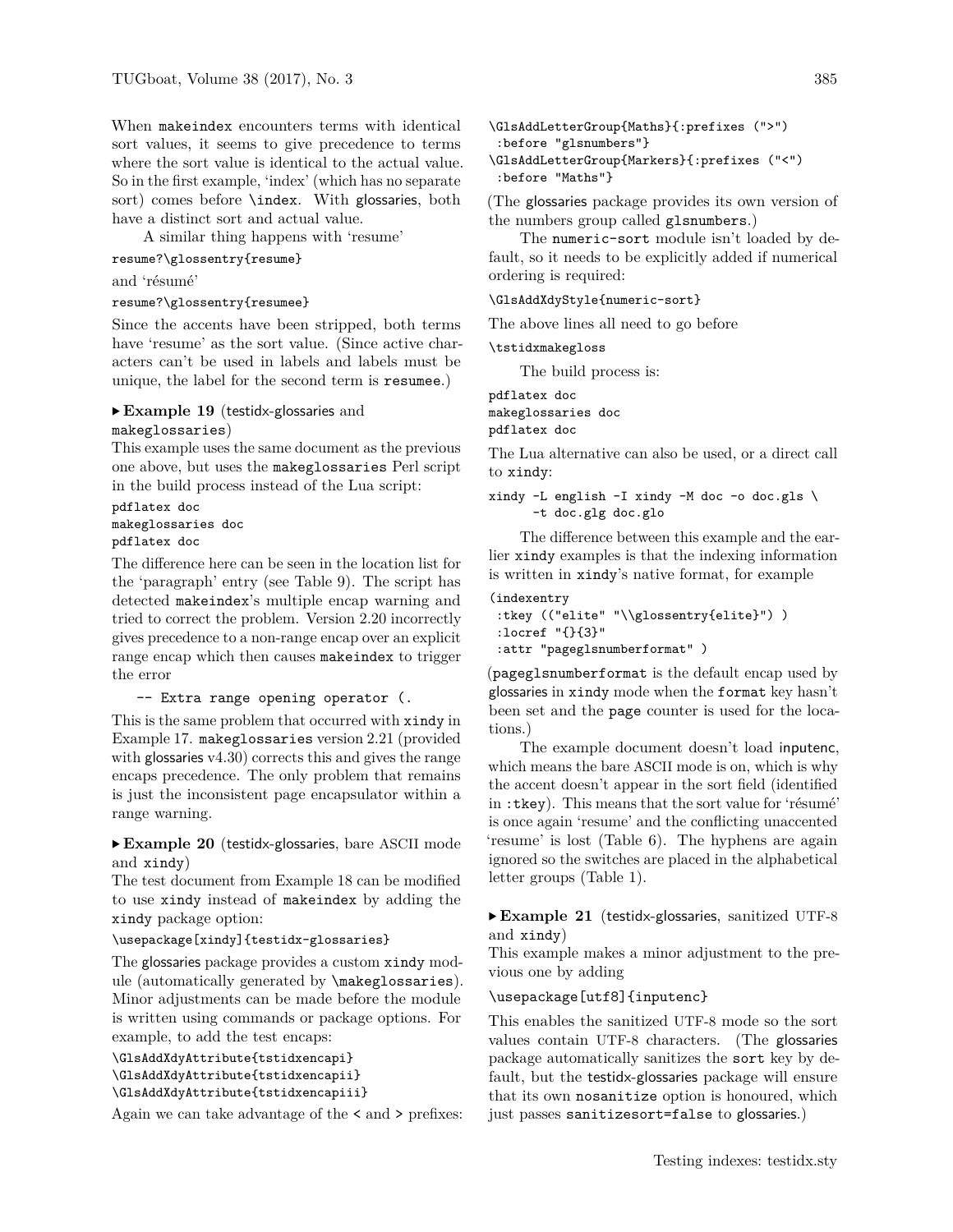The build process again uses makeglossaries. Since the document hasn't loaded any language packages, the language option written to the .aux file defaults to English so makeglossaries calls xindy with  $-L$  english. This means the extended characters are ordered in the same way as in Example [14](#page-9-0) (Table [1\)](#page-23-0).

# <span id="page-13-2"></span>▶ **Example 22** (testidx-glossaries, xindy and non-standard page numbering)

makeindex can only recognise roman (i, I), arabic (1) and alphabetic (a, A) locations. xindy has more flexibility, so this example makes a minor adjustment to the previous example to use an unusual page number scheme. This requires etoolbox [\[3\]](#page-26-9) (automatically loaded by glossaries) for **\newrobustcmd**, and the stix package [\[1\]](#page-26-10) for the six dice commands  $\text{dicei}, \ldots$ , \dicevi:

```
\newrobustcmd{\tally}[1]{%
```

```
\ifnum\number#1<7
 $\csname dice\romannumeral#1\endcsname$%
\else
  $\dicevi$%
  \expandafter\tally\expandafter{\numexpr#1-6}%
\fi
}
```
# \renewcommand{\thepage}{\tally{\arabic{page}}}

```
The page numbers are now represented by dice. For
example, page 2 is \square and page 10 is \square \square.
```
Since the stix package by default automatically changes the document font, which will alter the page breaking, I've used the notext option to prevent this:

# \usepackage[notext]{stix}

This allows a better comparison with the previous example.

The locations are now written to the indexing file in the form  $\tilde{\langle n \rangle}$ , where  $\langle n \rangle$  is the page number. (The backslash is automatically escaped by glossaries. The space is significant.) xindy needs to be informed of this new location format:

```
\GlsAddXdyLocation{tally}{
 :sep "\string\tally\space{"
"arabic-numbers" :sep "}"}
```
Aside from the location presentation, there is one difference between this example and the previous one when used with versions of glossaries below 4.30, and that's the cross-reference location. For example, with glossaries v4.29, the 'lyuk' entry appears as '*see also* digraph,  $\square$ ,  $\square'$  but for v4.30 it appears as ' $\square$ , ⚂, *see also* digraph' (Table [11\)](#page-25-4). This is due to a bug that has been corrected in v4.30.

<span id="page-13-1"></span>▶ **Example 23** (testidx-glossaries, bare accents mode and T<sub>F</sub>X)

If, for some reason, you're unable or unwilling to use an external indexing application, the glossaries package provides a method of alphabetical sorting using TEX. The document from Example [18](#page-11-0) can be adapted to use this method by adding the tex option:

# \usepackage[tex]{testidx-glossaries}

The accents are stripped by default so the sorting is just performed on the basic Latin set.

The build process is simply

# pdflatex doc

# pdflatex doc

This method is considerably longer than the others (see Table [14\)](#page-26-6) and has the worst results.

There's no numbers group with this method. The numbers are included with the symbols (Table [2\)](#page-24-0), but are ordered numerically (Table [5\)](#page-24-3). The ordering of the compound words has changed (Table [7\)](#page-25-0) with somewhat eccentric results. There are no range formations, even for explicit ranges, and the range interruption (Table [10\)](#page-25-3) interrupts the list formatting (a space is missing).

The 'see also' cross-reference in Table [11](#page-25-4) doesn't interrupt the location list, but this is only because the see key was used when defining the entry (which is why it's at the start of the list). If \glssee had been used instead within the document, it would have produced the same result as Example [1.](#page-5-0)

# <span id="page-13-0"></span>▶ **Example 24** (testidx-glossaries, bare accents mode and T<sub>F</sub>X with letter ordering)

The previous example used the glossaries package's default sort=standard setting, which sets the entry sort key, if omitted, to the name key and optionally sanitizes it. The command \printnoidxglossary also accepts a sort key in the optional argument to allow different ordering for different glossaries. (This capability is not available with \printglossary.) The localised sort key allows the values word and letter for word and letter ordering, so this example replaces

# \tstidxprintglossaries

# with

# \printnoidxglossary[sort=letter]

to test letter order sorting with T<sub>E</sub>X. This again takes a long time (Table [14\)](#page-26-6). The ordering of the compound words (Table [7\)](#page-25-0) now matches the xindy letter order in Example [8.](#page-7-0) There's a change in the order of one of the collation-level homographs from the previous example: 're-cover' is now after 'recover' (Table [6\)](#page-24-4). Other than that, this method produces much the same results as the previous example.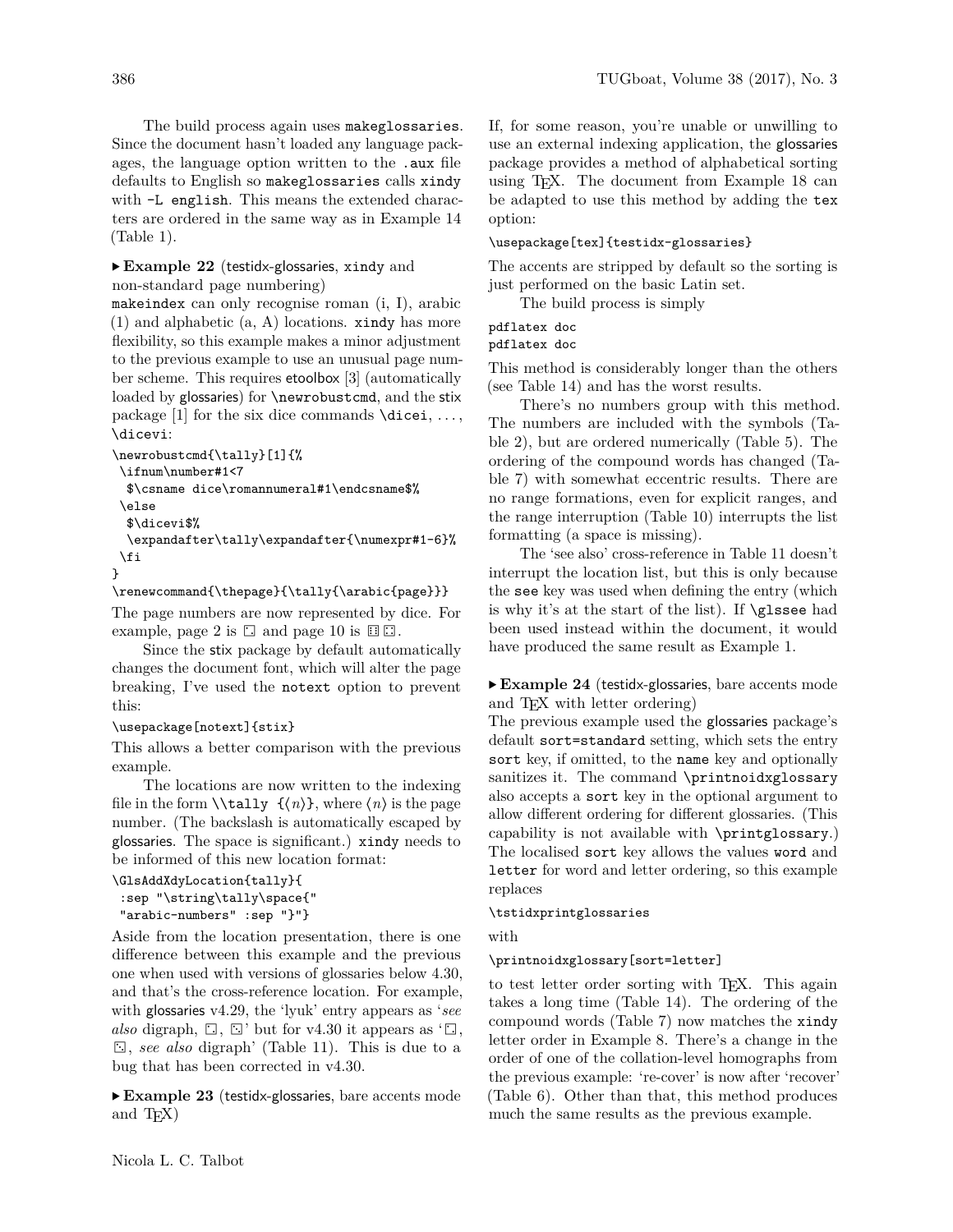So far the examples have all used alphabetical ordering for the majority of the entries based on the value of the sort key (or the name, if sort is omitted). The glossaries package also allows sorting according to definition or use. The next few examples illustrate this.

# <span id="page-14-1"></span>▶ **Example 25** (testidx-glossaries and order of definition with makeindex)

The glossaries package provides the options sort=def and sort=use to switch to order of definition or first use within the document. The code used in Example [19](#page-12-0) needs to be adjusted to pass this option since glossaries is being loaded implicitly:

# \PassOptionsToPackage{sort=def}{glossaries} \usepackage{testidx-glossaries}

Alternatively (glossaries v4.30):

# \usepackage{testidx-glossaries} \setupglossaries{sort=def}

This method works by overriding the sort value so that it's just a number that is incremented every time a new entry is defined. This means that makeindex orders numerically, and all entries are placed in the numbers group (Table [1\)](#page-23-0). It therefore makes no sense to use a style with group headings with this option. The entries that are actual numbers (Table [5\)](#page-24-3) are no longer in numerical order according to their value given in the name field.

The build process again uses makeglossaries, which deals with the conflicting encaps for page 3 (Table [9\)](#page-25-2). This method is faster than Example [18](#page-11-0) (Table [14\)](#page-26-6) as it's simpler to compare two integers than to perform a case-insensitive word-order comparison between two strings.

# <span id="page-14-2"></span>▶ **Example 26** (testidx-glossaries and order of definition with xindy)

This is like the previous example, but xindy is used: \PassOptionsToPackage{sort=def}{glossaries} \usepackage[xindy]{testidx-glossaries}

```
The attributes (encaps) need to be specified as in
Example 20, but since we're sorting by order of
```
definition it's not possible to define the maths or markers groups.

Since numeric comparisons are faster than string comparisons, the numeric-sort style from Example [20](#page-12-1) is also used (Table [14\)](#page-26-6). This example will still work without that style as the sort values are zero-padded to six digits. (If you have 1,000,000 or more entries, you'll need numeric-sort to enforce numerical comparisons.)

The glossaries package automatically defines the numbers group, so all entries are placed in that. If the package option glsnumbers=false is also passed

There's no longer a problem with the collationlevel homographs (Table [6\)](#page-24-4) as the sort values are now unique numbers, so 'index' and 'resume' have reappeared in the index.

#### <span id="page-14-0"></span>▶ **Example 27** (testidx-glossaries and order of definition with T<sub>F</sub>X)

This example makes a minor change to the document used in Example [24:](#page-13-0)

# \printnoidxglossary[sort=def,nogroupskip, style=mcolindex]

This orders by definition but no actual sorting is performed here. The glossaries package keeps track of which entries have been defined in an internal list associated with the glossary that contains the given entry. The entry label is appended to the list when it's defined, so the list is already in the correct order. Each time an entry is used in the document, a record is added to the .aux file. This also provides a list of all entries that have been indexed, which is naturally in the order required by sort=use (order of use). All that is needed is to iterate over the appropriate list and display each entry that has a record.

Now that T<sub>EX</sub> doesn't have to sort the entries, the build process is much faster (Table [14\)](#page-26-6). The only problem here is that the style must be changed to one that doesn't use group headings, as otherwise TEX has to determine the correct heading from the sort value. Unlike the previous two examples, the sort key isn't altered to a numeric value (because sort=def wasn't passed as a package option). This means that a new group will be started with pretty much every entry unless the entries happen to be defined in alphabetical order. So in this example I've switched the style to mcolindex and used the nogroupskip option. The build process is the same as for Example [23.](#page-13-1)

This method has a problem with sub-entries. Unlike makeindex and xindy, there's no hierarchical sorting with this method (because there's no actual sorting) so if a sub-entry isn't defined immediately after its parent is defined then it won't appear immediately after its parent in the glossary. Furthermore, if a sub-entry is used, its parent won't automatically be indexed.

The dummy text contains a number of top-level entries that are duplicated as sub-entries. For example, the book *Ulysses* is defined as:

```
\newglossaryentry{Ulysses}
{name={\tstidxbookfmt{Ulysses}},
sort={Ulysses},description={}
}
```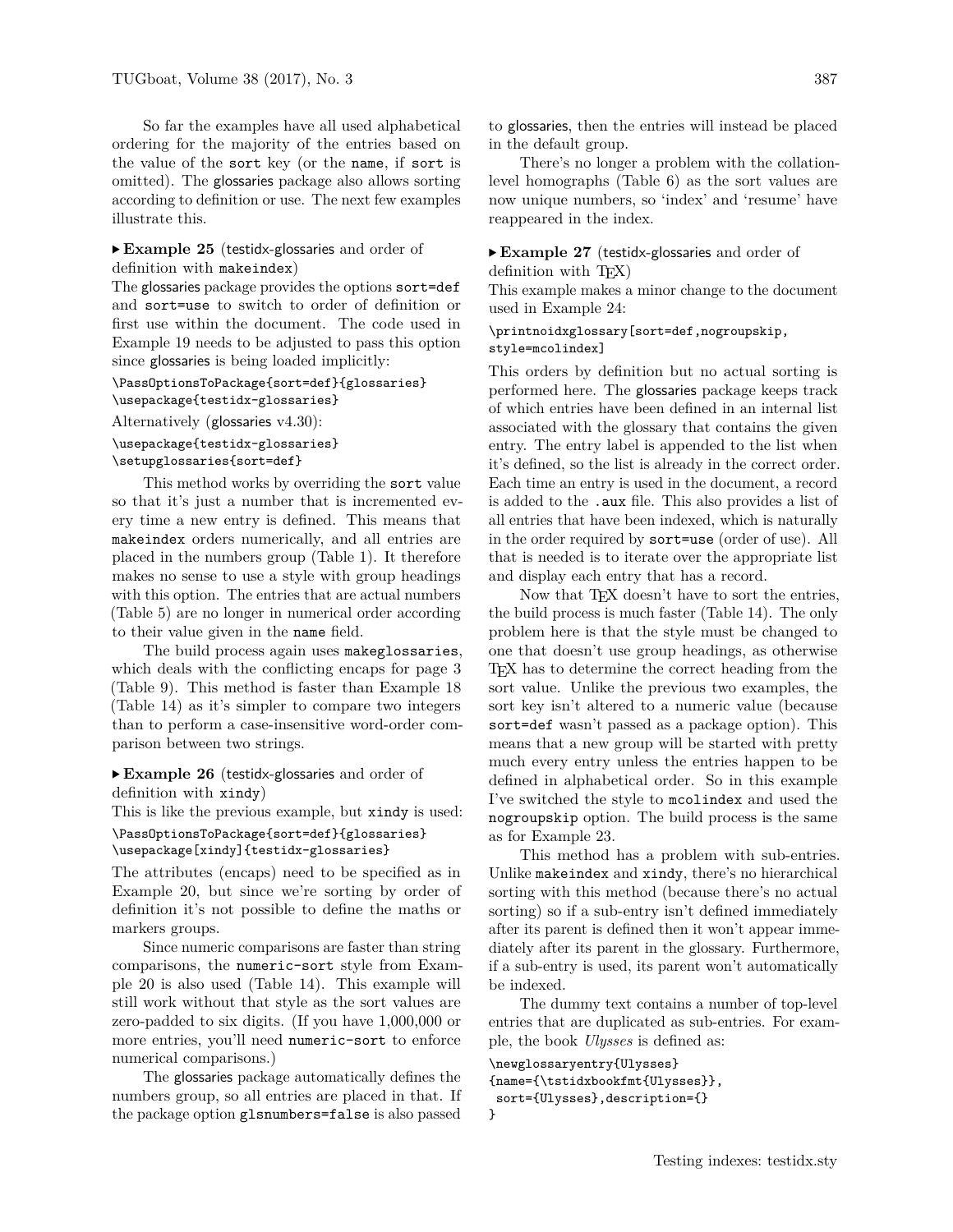but a sub-entry is defined immediately after:

```
\newglossaryentry{books.Ulysses}
{name={\tstidxbookfmt{Ulysses}},
parent={books},
sort={Ulysses},description={}
}
```
These are then referenced using:

\gls{Ulysses}\glsadd{books.Ulysses}

The parent entry (books) hasn't been used in the dummy text, so it doesn't appear in the glossary. This leads to the rather odd result:

*Ulysses* 2

*Ulysses* 2

The first instance is the top-level entry and the second instance is the sub-entry. Even if the parent entry (books) had been used, it would still be separated from its sub-entry (books.Ulysses) as it's not defined immediately before it, but is one of the first entries to be defined.

The location ranges (Table [10\)](#page-25-3) have the same problems as for Example [23,](#page-13-1) but the build time is significantly faster, although it's still slower than using makeglossaries (Table [14\)](#page-26-6).

This method is essentially for non-hierarchical symbols that don't have a natural alphabetical order and the available build tools are somehow restricted.

The glossaries-extra package extends the base glossaries package, providing new features (such as the category key and associated attributes) and reimplementing existing methods (such as the abbreviation handling). This package can automatically be loaded by testidx-glossaries through the option extra. This also ensures that each entry is assigned a category. For example, the *Ulysses* entry is now:

```
\newglossaryentry{Ulysses}
{name={\tstidxbookfmt{Ulysses}},
category={book},
sort={Ulysses},description={}
}
```
(and similarly for the sub-entry). This doesn't alter the indexing, but it can be used to modify the way the entries are displayed.

### <span id="page-15-0"></span>▶ **Example 28** (testidx-glossaries and glossaries-extra in order of definition)

The glossaries-extra package provides another way of displaying the list of entries in order of definition. Unlike the above examples, this includes *all* entries, not just the ones that have been indexed. This is done with

\printunsrtglossary[⟨*options*⟩]

which simply iterates over all defined entries in that glossary, displaying each one in turn according to its handler, so it's similar to Example [27](#page-14-0) but doesn't check if the term has been indexed.

This method doesn't create any external indexing files, so \tstidxmakegloss isn't needed in this example. The .tex files containing the definitions for the dummy entries can be loaded using \input or \loadglsentries, but it's simpler to just use:

#### \tstidxloadsamples

which means you don't have to worry about remembering the file names. However there's a problem here. The see key can only be used after the indexing has been initialised (through \makeglossaries or \makenoidxglossaries). This was a precautionary measure introduced because the cross-reference information can't be indexed before the associated file has been opened, and users who defined entries before using \makeglossaries were puzzled as to why the cross-references didn't show up. The error alerts them to the problem.

The simplest solution is to prevent the use of the see key in the test entries with the noseekey option provided by testidx-glossaries.

```
\documentclass{article}
```

```
\usepackage[a4paper]{geometry}
\usepackage[T1]{fontenc}
\usepackage{amssymb}
\usepackage[extra,noseekey]{testidx-glossaries}
```
\tstidxloadsamples

\setglossarystyle{mcolindex} \renewcommand\*{\glstreenamefmt}[1]{#1}

\begin{document} \testidx \printunsrtglossary[nogroupskip] \end{document}

(An alternative is to pass seenoindex=ignore to the glossaries package or pass autoseeindex=false to the glossaries-extra package.) The document build process is simply:

# pdflatex doc

Some terms that are used in the original dummy text provided by testidx aren't present in the slightly altered version produced by testidx-glossaries. (This is why imakeidx is missing from the glossary examples listed in Table [6.](#page-24-4)) These terms are still defined by testidx-glossaries to provide an additional test, if required, for the treatment of non-indexed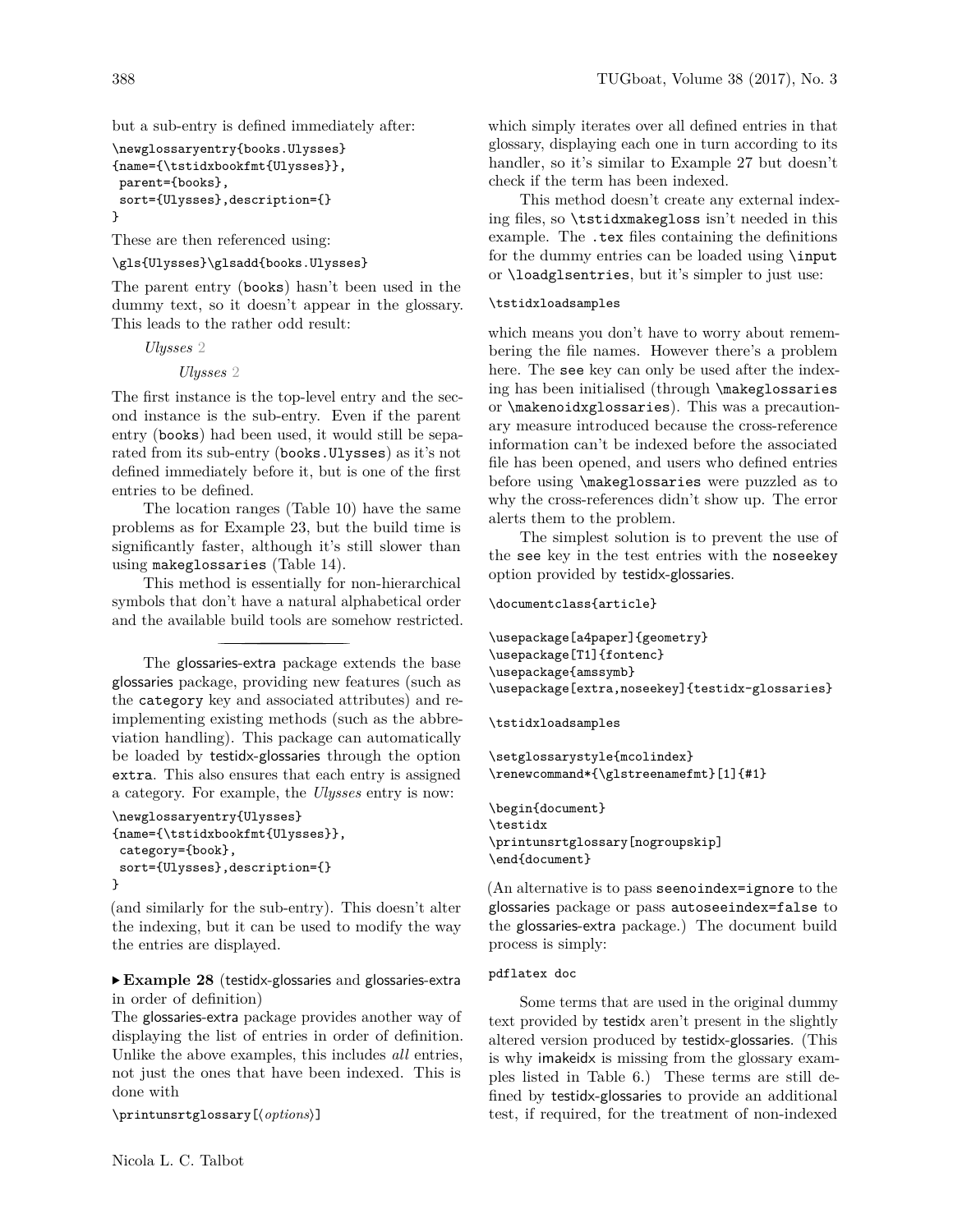entries. Since \printunsrtglossary includes all entries, imakeidx is once again in the index even though it's not in the dummy text.

The most noticeable difference is the absence of page lists (Tables [9,](#page-25-2) [10,](#page-25-3) [12\)](#page-25-5) and cross-references (Table [11\)](#page-25-4). No indexing has been performed so there's no record of where the entries have been used. There are no groups (Table [1\)](#page-23-0). This method suffers from the same problem as Example [27](#page-14-0) with the sub-entries separated from their parents.

This example is faster than all the other examples using testidx-glossaries (Table [14\)](#page-26-6), but the build only requires a single LAT<sub>EX</sub> call and doesn't perform any sorting, so that's hardly surprising. It's slower than Example [1](#page-5-0) (Table [13\)](#page-26-5): makeidx is a small, simple package and therefore fast to load whereas glossaries and glossaries-extra are complicated and rely on a number of other packages.

A few seconds can be shaved off the build time by adding

#### \setupglossaries{sort=none}

before the entries are defined. (Only available with glossaries version 4.30 onwards.) This skips the code used to set up the sort values (such as sanitizing and escaping special characters for makeindex or xindy).

The iteration handler recognises three special fields, group, location and loclist, which don't have a key provided by default. The group value should be a label identifying the letter group, and will only be checked for by the handler if the group key is defined. For example:

#### \glsaddstoragekey{group}{}{\glsgroup}

The location value may contain any valid code that produces the location list. Although the group field must have an associated key of the same name for the handler to recognise it, the location field can simply be set using \GlsXtrSetField.

The loclist value must be in the same format as the internal lists provided by etoolbox where each item is in the format

```
\glsnoidxdisplayloc{⟨prefix⟩}
```

```
{⟨counter⟩}{⟨encap⟩}{⟨location⟩}
```
for locations, or

```
\glsseeformat[⟨tag⟩]{⟨label⟩}{}
```
for cross-references. (This is the same command used by makeindex and xindy when the see key is used. The final argument is the location for the benefit of makeindex but is always ignored.) The loclist value can't be provided as a key since it requires a specific separator used by etoolbox. Instead, each item can be added to the list using

\glsxtrfieldlistadd{⟨*label*⟩}{⟨*field*⟩}{⟨*item*⟩}

The group value must be a label (no special characters) because it's used as a hypertarget with the 'hyper' or 'nav' glossary styles. The corresponding title can be set using

#### \glsxtrsetgrouptitle{⟨*label*⟩}{⟨*title*⟩}

If not set, the handler will try \⟨*label*⟩groupname (for compatibility with glossaries) and if that's not defined the label will be used as the title.

If the location field is set then that value will be used as the location list otherwise if loclist is set then the list given by that field will be iterated over using the same method used by the handler for \printnoidxglossary (which is quite primitive, as can be seen in the results for Examples [23,](#page-13-1) [24](#page-13-0) and [27](#page-14-0) in Table [10\)](#page-25-3).

It's therefore possible to manually produce a glossary with groups and locations like this:

\documentclass{article}

\usepackage{glossaries-extra}

```
\setglossarystyle{indexgroup}
\renewcommand*{\glstreenamefmt}[1]{#1}
```
\glsaddstoragekey{group}{}{\glsgroup}

\glsxtrsetgrouptitle{42}{B} \glsxtrsetgrouptitle{D8}{\O}

```
\newglossaryentry{books}
{name={books},group={42},description={}}
```

```
\newglossaryentry{books.Dubliners}
{name={\emph{Dubliners}},parent={books},
description={}}
\GlsXtrSetField{books.Dubliners}{location}
{1--3}
```

```
\newglossaryentry{books.Ulysses}
{name={\emph{Ulysses}},parent={books},
description={}}
\GlsXtrSetField{books.Ulysses}{location}{2}
```
\newglossaryentry{OlstykkeStenlose} {name={\O lstykke-Stenl\o se},group={D8}, description={}} \GlsXtrSetField{OlstykkeStenlose}{location}{8}

\newglossaryentry{Oresund} {name={\O resund},group={D8},description={}} \GlsXtrSetField{Oresund}{location} {9, \emph{see also} \O resund Bridge}

\begin{document} \printunsrtglossary \end{document}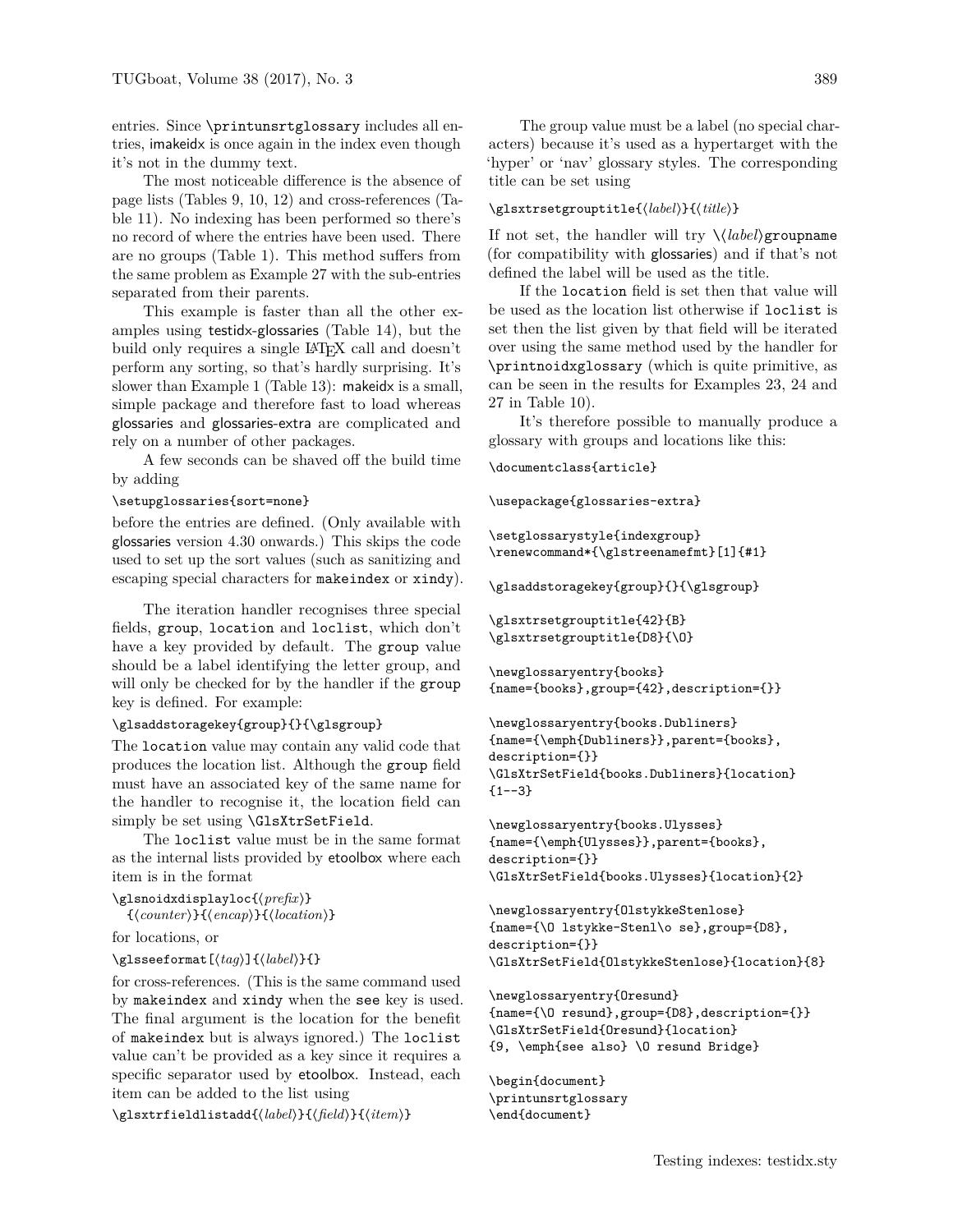This produces:

```
B
books
     Dubliners 1–3
     Ulysses 2
Ø
Ølstykke-Stenløse 8
```
Øresund 9, *see also* Øresund Bridge

On the face of it, this method seems contrary to one of LATEX's biggest advantages in its ability to automate cross-referencing and indexing. However, it's just this method that's used by bib2gls, which performs two tasks:

- 1. fetches entry information from a .bib file;
- 2. performs hierarchical sorting, optionally assigns letter groups, collates location lists and writes the entry definitions to a file that can be input by \GlsXtrLoadResources.

The first task is akin to using bibtex or biber. The second task is similar to that performed by makeindex or xindy.

The LAT<sub>E</sub>X code generated by bib2gls has the entry definitions written in the order obtained from sorting, with parent entries defined immediately before their child entries. The information required by bib2gls is provided in the .aux file, but this needs to be enabled by passing the record option to glossaries-extra.

An additional build may be required to ensure the locations are up-to-date as the page-breaking may be slightly different on the first LAT<sub>E</sub>X run due to unknown references being replaced with '??', which can be significantly shorter than the actual text produced when the reference is known.

The command \glsaddall can't be used in this mode, but it's possible to instruct bib2gls to select all entries. By default it only selects those entries that have been indexed and their dependencies (which includes their ancestors). Since only the required entries have been defined and they have been defined in the correct order, the glossary can be displayed using \printunsrtglossary.

<span id="page-17-0"></span>▶ **Example 29** (testidx-glossaries and bib2gls) This example uses bib2gls, so this needs:

\usepackage[bib2gls]{testidx-glossaries}

The entries are defined in various .bib files provided with testidx. The test document is:

\documentclass{article}

\usepackage[a4paper]{geometry} \usepackage[T1]{fontenc}

```
\usepackage[utf8]{inputenc}
\usepackage{amssymb}
\usepackage[bib2gls]{testidx-glossaries}
```
\tstidxmakegloss

```
\renewcommand*{\glstreenamefmt}[1]{#1}
\renewcommand*{\glstreegroupheaderfmt}[1]{%
\textbf{#1}}
```
\begin{document} \testidx \tstidxprintglossaries \end{document}

The document build process is:

pdflatex doc bib2gls --group doc pdflatex doc

The --group switch enables the letter group formation, which is off by default. Note that UTF-8 support is needed with this switch as the groups may contain extended characters. The build times shown in Table [14](#page-26-6) use the above build sequence for the bib2gls examples. However, the first instance (or when new entries are referenced) will need:

```
pdflatex doc
bib2gls --group doc
pdflatex doc
bib2gls --group doc
pdflatex doc
```
to ensure the location lists are correct. The .log file will warn about undefined references on the first run, so build processes that allow for conditional actions can perform a check for these warnings. For example, using arara v4.0:

```
% arara: pdflatex
% arara: bib2gls if found ("log", "Warning:
Glossary entry")
% arara: pdflatex if found ("log", "Warning:
Glossary entry")
% arara: bib2gls: {group: on}
% arara: pdflatex
```
The file testidx-glossaries-samples-ascii.bib contains definitions using commands for extended characters, for example:

```
@index{elite,
 name={{\'e}lite},
 category={word},
 description={group of people regarded
 as the best of a particular society
 or organisation}
```
}

(The initial  $\setminus$ 'e is grouped to allow it to work with the case-changing \Gls.) None of the sample .bib files provide a sort key, but bib2gls has a primitive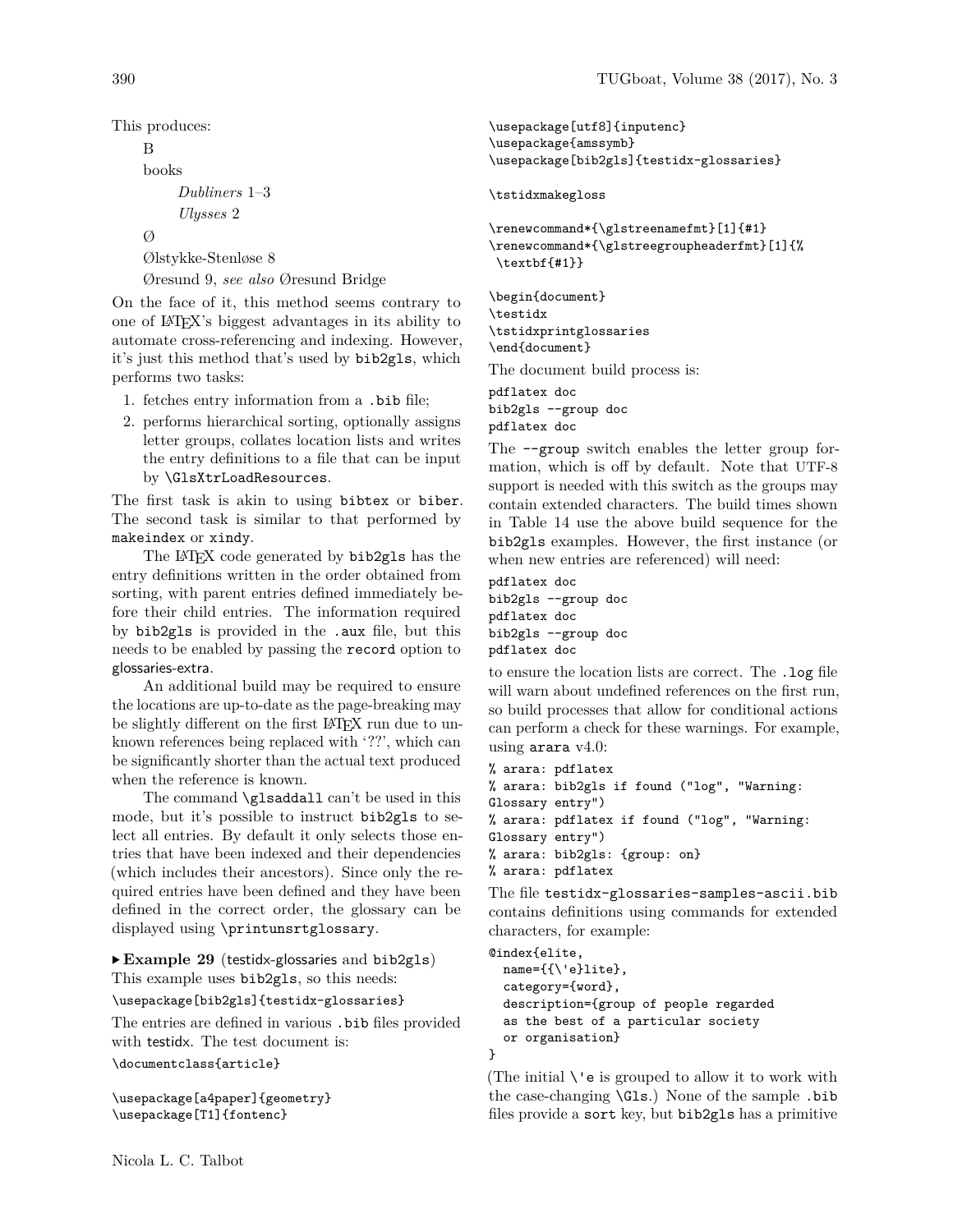TEX interpreter that recognises accent commands, so it determines that the sort value for this entry is élite. This means that it can place this word in the E letter group (if appropriate to the collation rule). In the case of  $\Omega$  resund, bib2gls determines that it belongs to the  $\emptyset$  letter group (again, depending on the rule). Since with inputenc  $\emptyset$  is an active character, bib2gls uses numeric identifiers as the group labels (to avoid problems with hyperref). Although the entry definition is written with the original \O used in the .bib file, the letter group title is an extended character taken from the sort value, which is why either UTF-8 support is needed or the  $-\text{group}$ option should be omitted.

In ASCII mode, \tstidxmakegloss selects the \*-ascii.bib file, whereas with UTF-8 support, this command selects UTF-8 versions (\*-utf8.bib) and terms such as élite no longer need the interpreter. (Only terms containing  $\setminus \{\}$  or  $\$  are passed to the interpreter.)

<span id="page-18-0"></span>The definition of the test interface command \tstidxmakegloss varies according to the package options. If you add the verbose option, the transcript will list the exact sequence of resource commands. So for this example, the .log file includes:

```
\GlsXtrLoadResources[
src={testidx-glossaries-mathsym},
group={Maths},
sort={letter-case},
selection={recorded and deps and see},
ignore-fields={description}]
```
This mimics the prefix setting used in earlier examples. The maths symbols are defined in the file testidx-glossaries-mathsym.bib like this:

```
@symbol{spinderiv,
 name={$\eth$},
  text={\eth},
  category={mathsymbol},
 description={spin-weighted partial
 derivative}
}
```
Entries defined using @symbol or @number fall back to the *label* if the sort field is missing. This means that  $\delta$  now has a different sort value (spinderiv) from the earlier examples where it was either >eth or eth. This is reflected in Table [4](#page-24-2) where the ordering has changed.

The value of the src key identifies the .bib file (where the extension is omitted). This may be a comma-separated list. The group key sets the group field for all the selected entries, which overrides the default method of obtaining the group from the entry's sort value. (This will be ignored if bib2gls is run without the  $-\text{group switch.}$ ) The sort setting letter-case indicates case-sensitive letter order.

The selection value recorded and deps and see instructs bib2gls to select all entries that have been indexed (recorded) in the document (through commands like \gls) and their dependencies (such as parent entries) and their cross-references. This ensures that sub-entries, such as books.Ulysses, have their parent entry listed. The hierarchical sort ensures the sub-entries are defined immediately after their parent entry to keep them together.

The final key ignore-fields tells bib2gls to ignore the description field (to honour the default nodesc package option). The @index entry type allows a missing description, unlike the @entry type (not used in any of the provided .bib files) which requires that field.

The above is the first resource command, which instructs bib2gls to create a file called doc.glstex (where the main document file is called doc.tex) with the required definitions in the appropriate order. A separate file is created for each instance of \GlsXtrLoadResources. This allows different ordering within sub-units of the glossary (or index). The use of the group key assigns the sub-unit to a single group.

The next resource command is quite similar:

```
\GlsXtrLoadResources[
src={testidx-glossaries-markers},
group={Markers},
sort={letter-case},
selection={recorded and deps and see},
ignore-fields={description}]
```
This loads the .bib file that contains the definitions of all the markers, again using  $@symbol$ . The LAT<sub>E</sub>X code is written to doc-1.glstex.

The third command is:

```
\GlsXtrLoadResources[
src={testidx-glossaries-numbers},
sort={integer},
selection={recorded and deps and see},
ignore-fields={description}]
```
This loads the .bib file that contains the definitions of all the numbers in the form:

```
@number{10,
 name={10},
 category={number},
 description={ten}
```
}

The sort key has been set to integer to order these entries numerically. This automatically assigns them to the 'Numbers' group so no group option is used here. The LAT<sub>EX</sub> code for this resource set is written to doc-2.glstex.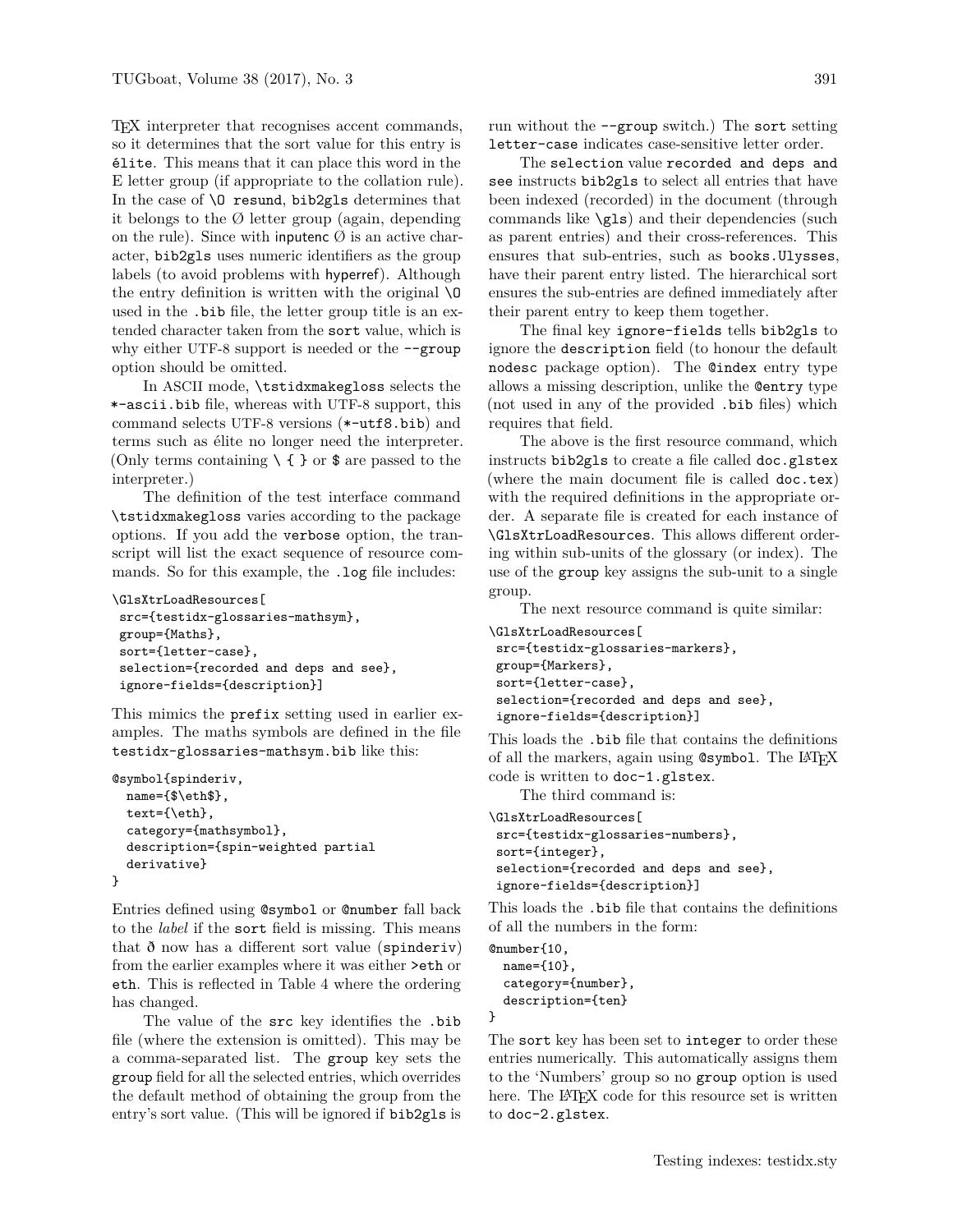The final resource command is:

\GlsXtrLoadResources[

```
src={testidx-glossaries-samples,
     testidx-glossaries-samples-utf8,
     testidx-glossaries-nodiglyphs-utf8},
selection={recorded and deps and see},
ignore-fields={description}]
```
The .bib files listed in src vary according to the testidx-glossaries package options and document encoding. There's no sort option in this resource set. The glossaries package loads tracklang [\[11\]](#page-26-11) (described in a previous issue of  $TUGboat$  [\[6\]](#page-26-12)). If a document language is detected, glossaries-extra will use the tracklang interface to write the locale information to the .aux file, which bib2gls will detect and will use as the default sort. If there is no document language (as in this case), bib2gls will fall back on the operating system's locale. In my case, this is en-GB so the entries will be sorted according British English. Another user with a different locale may find that the resulting letter groups are different to those shown in Table [1.](#page-23-0) The optional argument of \tstidxmakegloss is appended to this final instance of \GlsXtrLoadResources (but not to any of the others), so to replicate this example, you can do \tstidxmakegloss[sort=en-GB]

# (or just sort=en).

The non-native (for English) letters  $\varnothing$  and Ł have been combined into a single group after Z. The rules used by sort=⟨*locale*⟩ are in the form ⟨*ignore chars* $\rangle \leq \langle char \ group \ 1 \rangle \leq \langle char \ group \ 2 \rangle \dots$  (You can see the rule in the transcript by running bib2gls with the  $-\text{debug switch.}$ ) Any characters that don't appear in the rule (such as  $\emptyset$  and Ł) are always placed at the end of the alphabet. bib2gls determines the letter group title from the first entry in the group.

The remaining letter groups in this example are sensible for this locale as they are included in the en rule. Ð is placed between D and E, and ß is treated as 'ss' (Table [8\)](#page-25-1).

The sort value for each entry is converted to a set of collation keys, where each key is an integer representing a 'letter' as defined by the collation rule. The letter may be more than one character, for example, if the rule includes digraphs or trigraphs. Ignored characters aren't included in the key set. The comparison is performed on this key set rather than on the sort string.

Group titles are determined by taking the first collation key from the set and looking up the corresponding sub-string from the sort value. This substring is then converted to lower case and any modifiers are stripped using a normalizer (where possible). If the result is considered equivalent to the original

sub-string according to the collator, then the normalized version is considered the group title and the first character is converted to upper case (except for the Dutch 'ij', which is converted to IJ, see Example [33\)](#page-20-0). For example, the first letter of élite is 'é' which is normalised to 'e'. Since the sort rule considers é and e to belong to the same letter group, the group title becomes E. In the case of Øresund, the result of the normalisation 'o' doesn't match the original, so the group title is  $\emptyset$ .

The multiple encap (Table [9\)](#page-25-2) generates a warning from bib2gls. It gives precedence to the first non-default of the conflicting set (tstidxencapi, in this case). Precedence can be given to a different encap through the --map-format switch.

The range interruption has been moved before the start of the explicit range (Table [10\)](#page-25-3) but the explicit range 2–5 (created with the open and close formats) hasn't been merged with the individual locations 1 and 6 on either side of it. The notestencaps option doesn't use any of the test encaps, so with

### \usepackage[bib2gls,notestencaps] {testidx-glossaries}

the interrupting entry now has the same format as the explicit range. This means that it can be absorbed into the range, but an explicit range doesn't merge with neighbouring locations, so the location list becomes 1, 2–5, 6.

The space and hyphen characters are in the ⟨*ignore chars*⟩ part of the rule. This means that the locale sorting naturally used by Java (in which bib2gls is written) is typically letter order. To implement word-ordering, the sort value is split on word boundaries and joined with | (which is usually in its own letter group before digits). For example, 'sea lion' becomes sea|lion| (there's always a final marker so 'seal' becomes seal|). This ensures that bib2gls defaults to word ordering, matching makeindex and xindy (Table [7\)](#page-25-0). Java's word iterator doesn't consider hyphens as word boundaries so 'yo-yo' becomes yo-yo|.

# <span id="page-19-0"></span>▶ **Example 30** (testidx-glossaries, bib2gls and letter order)

In this example, the insertion of the break points is disabled:

### \tstidxmakegloss[sort=en-GB,break-at=none]

This results in letter ordering (Table [7\)](#page-25-0). Note that this isn't the same as sort=letter-case which simply sorts according to the Unicode values rather than according to a rule.

The 'L' letter group includes the -l and -L switches (Table [1\)](#page-23-0), but these are in a different order (Table [3\)](#page-24-1) than the previous example. In this case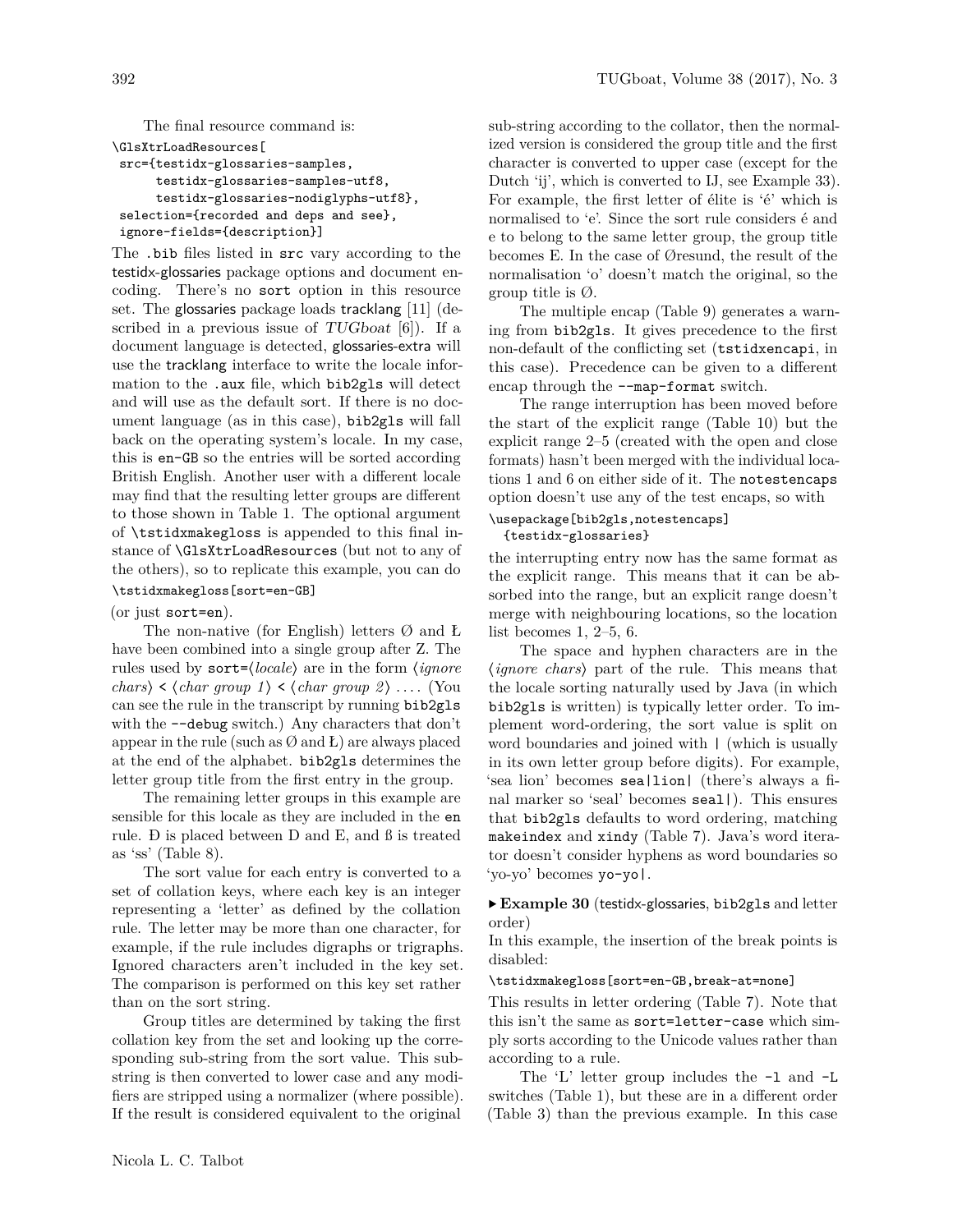-l (makeindex) appears at the start of the group whereas in the previous case it came between -L icelandic (xindy) and -L polish (xindy).

# <span id="page-20-1"></span>▶ **Example 31** (testidx-glossaries, bib2gls and Icelandic)

For comparison with Example [15,](#page-9-1) this example sorts according to the Icelandic alphabet:

### \tstidxmakegloss[sort=is]

This correctly identifies all the Icelandic letter groups as shown in Table [1.](#page-23-0) (There's no  $\acute{O}$  or  $\acute{Y}$  letter group as there are no terms starting with those letters.) The non-native letters C, Œ, Q, W, Z and Ł have also been assigned their own letter groups. The ordering of 'resume' and 'résumé' (Table [6\)](#page-24-4) is different from the previous example since É comes after E in the Icelandic alphabet (and are considered separate letters). They are no longer collation-level homographs. The non-native  $\beta$  is treated as 'ss' (Table [8\)](#page-25-1).

### <span id="page-20-2"></span>▶ **Example 32** (testidx-glossaries, bib2gls and Hungarian)

For comparison with Example [16,](#page-9-2) this example sorts according to the Hungarian alphabet:

### \tstidxmakegloss[sort=hu]

In addition to the basic Latin letters A–Z, the Hungarian alphabet also has  $\acute{A}$ , Cs, Dz, Dzs, É, Gy, Í, Ly, Ny, Ó Ö, Ő, Sz, Ty, Ú, Ü, Ű and Zs. The sample entries don't include any terms starting with Cs, Gy, Ny,  $\bullet$ , Sz, Ty,  $\bullet$ ,  $\bullet$   $\bullet$  To  $\bullet$  Zs. Of the other letters, only Ly and Ö have correctly formed letter groups (Table [1\)](#page-23-0). The non-native letters Ð and Œ have formed separate groups, ß has been treated as 'sz' rather than 'ss' (Table [8\)](#page-25-1), and  $\varnothing$  and  $E$  are collected at the end of the alphabet as they aren't in the rule-set.

This has more success than xindy at forming a digraph letter group (Ly) but has missed the Dz digraph and Dzs trigraph.

Since I have Java 8 installed, the above examples are using the locale rules from the CLDR (Common Locale Data Repository). The results may differ with Java 7 which can only use the locale information provided with the JRE (Java Runtime Environment). The locale identifier can include a variant as well as a region, for example, sort=de-CH-1996 indicates Swiss German new orthography.

# <span id="page-20-0"></span>▶ **Example 33** (testidx-glossaries, bib2gls with custom rules)

This example requires some customisation, so I can't use the convenient \tstidxmakegloss. I need to let testidx-glossaries know this with the manual option to prevent an error occurring:

\usepackage[bib2gls,manual]{testidx-glossaries}

I also need to explicitly use

# \printunsrtglossary

So far, the maths group (where it has been formed) only contains symbols such as  $\alpha$ . There are some other maths terms that have a natural alphabetic ordering (such as  $f(\vec{x})$  and  $E$ ) which have been placed in the letter groups. This example gathers them all together into a single group. As mentioned earlier, terms like  $\alpha$  have the category set to mathsymbol. The other mathematical terms are in testidx-glossaries-samples.bib and have the category set to math. It's possible to apply a filter so that only these terms are selected:

### \GlsXtrLoadResources[

```
src={testidx-glossaries-mathsym,
     testidx-glossaries-samples},
group={Maths},
sort={letter-case},
sort-field={name},
match-op={or},
match={{category=mathsymbol},{category=math}},
selection={recorded and deps and see},
ignore-fields={description}]
```
I've set the sort field to name, which means that bib2gls will try to interpret the T<sub>E</sub>X code. It recognises standard maths commands like \alpha and can also detect a limited number of packages, such as amssymb. This means that the sort code for ð becomes the Unicode character F0 (eth).

The markers use the same code shown in Example [29.](#page-17-0) After that is the number group, which is much the same, but for illustrative purposes, I've inverted the number ordering:

#### \GlsXtrLoadResources[

```
src={testidx-glossaries-numbers},
sort={integer-reverse},
selection={recorded and deps and see},
ignore-fields={description}]
```
Next I want to create a group for the switches. The switches also occur as sub-entries (under the name of the application), so I need to select those switches that don't have a parent:

#### \GlsXtrLoadResources[ src={testidx-glossaries-samples},

```
group={Switches},
sort={letter-nocase},
```

```
match-op={and},
```

```
match={{category=applicationoption},{parent={}}},
selection={recorded and deps and see},
ignore-fields={description}]
```
I've used the case-insensitive letter sort which first converts the sort key to lower case and then behaves like letter-case.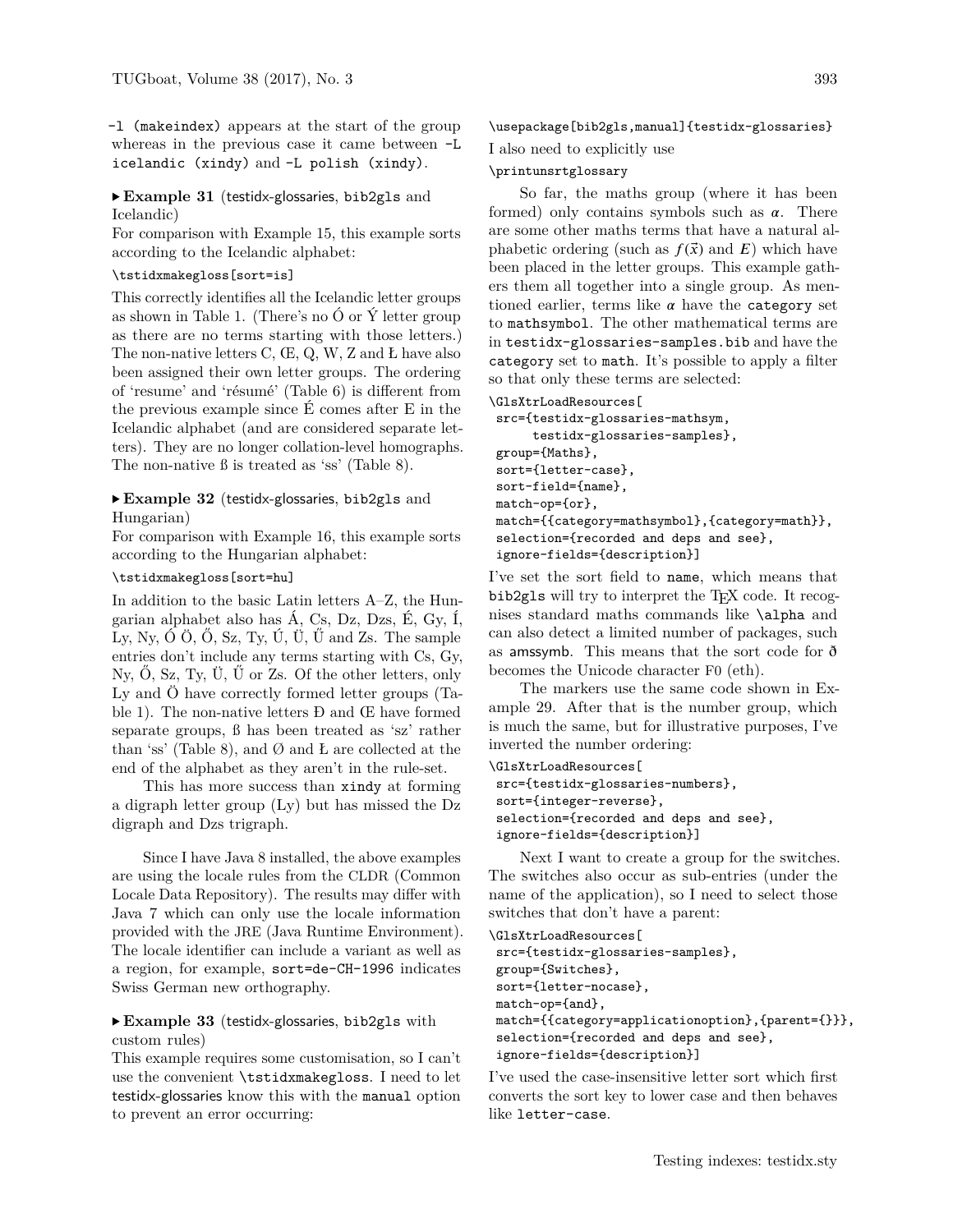The remaining entries are the alphabetic terms. The terms that have been previously selected will be ignored (with a warning) as duplicates. I've used a custom sort rule here:

```
\GlsXtrLoadResources[
 src={testidx-glossaries-samples,
      testidx-glossaries-samples-utf8,
      testidx-glossaries-nodiglyphs-utf8},
 selection={recorded and deps and see},
 ignore-fields={description},
 max-loc-diff=3,
 sort=custom,
 sort-rule={' ' < ',' < '(' < ')' < '/' < '|' < '-'
  < a,A & AE,\string\uE6,\string\uC6 % \ae
   & \string\uE1,\string\uC1 % \'a
   & \string\uE4,\string\uC4 % \"a
   & \string\uE5,\string\uC5 % \aa
  < b,B
  < c,C & \string\u107,\string\u106 % \'c
  < d, D < dd, Dd, DD< dz,Dz,DZ < dzs,Dzs,DZS
  < \string\uF0,\string\uD0 % \dh
  < e,E & \string\uC9,\string\uE9
  \leq f, F \leq ff, F F \leq g, G \leq h, H< i,I & \string\uED,\string\uCD % \'i
  \langle i,j,IJ \rangle \langle j,J \rangle \langle k,K \rangle \langle 1,L \rangle \langle 11,LL,LL \rangle\langle 1y, Ly, LY < m, M < n, N < ng, Ng, NG \rangle< o,O & OE,\string\u153,\string\u152 % \oe
    & \string\uF6,\string\uD6 % \"O
  \times p, P \times q, Q \times r, R
  < s,S & SS,\string\uDF
    & \string\u15B,\string\u15A % \'s
  < t, T< th,\string\uFE,Th,TH,\string\uDE % \th
  < u,U & \string\uFA,\string\uDA % \'U
  < v, V < w, W < x, X < y, Y\langle z, Z \& \string\u17C, \string\u17B \% \.Z< \string\uF8,\string\uD8 % \o
  < \string\u142,\string\u141 % \l
 }
]
```
The sort=custom option requires the sort-rule key to be also set. Extended characters can be identified with  $\u$ *(hex)* but **\string** is needed to prevent expansion when the information is written to the .aux file. With  $X \rightarrow Y$  or Lual<sup>4</sup>T<sub>E</sub>X the characters can be written directly.

This rule has only a limited number of punctuation characters for brevity. Extra characters should be added to the rule if required. This is the only example that successfully creates the Dzs trigraph letter group (Table [1\)](#page-23-0). There are also letter groups for the Welsh Dd, Ff, Ll and Ng digraphs, the Dutch IJ digraph, and the Hungarian Dz and Ly digraphs (although the word beginning with 'ly' is actually Polish). There's also a group for both þ and the Th digraph. The eszett ß has been treated as 'ss' (Table [8\)](#page-25-1).

I've listed the hyphen immediately before A (and after the break point marker), which affects the ordering of the compound words (Table [7\)](#page-25-0). This

also means that 'recover' and 're-cover' are no longer collation-level homographs (Table [6\)](#page-24-4) since the hyphen is no longer ignored.

The additional seealso key provided by v1.16 of glossaries-extra allows bib2gls to treat the see and seealso cross-references differently. (An entry may have one or the other of those fields, but not both with bib2gls.) The seealso field can be positioned at the start of the location list using the resource option seealso=before or omitted entirely using seealso=omit. The default setting is seealso=after, which puts it at the end of the list. The separator between the list and the crossreference is given by \bibglsseealsosep, which can be redefined after the resources are loaded. In this example, I've done:

# \renewcommand\*{\bibglsseealsosep}{ } \renewcommand\*{\glsxtruseseealsoformat}[1]{% (\glsseeformat[\seealsoname]{#1}{})}

This puts the 'see also' cross-references in parentheses, but doesn't affect the 'see' cross-references. For example, 'range separator' is defined with the see field, and the result is 'range separator *see* location list', but 'padding' is defined with the seealso field, so the result is 'padding 2 (*see also* filler)'.

Implicit ranges are formed from consecutive locations. This can lead to some ragged location lists, such as 1, 2, 4, 5, 7. A tidier approach is to show this as 1–7 passim, where 'passim' indicates the references are scattered here and there throughout the range. The max-loc-diff option indicates the maximum difference between two locations to consider them consecutive. The default value is 1, which means that 2 and 3 are consecutive but 2 and 4 aren't. I've set the value to 3 in this example, which means that the location list 2, 5, 6 can be tidied into 2–6 passim. The ragged list for 'paragraph' (Table [9\)](#page-25-2) can't be tidied as there are different encaps. The 'passim' suffix can be altered or removed as required.

# <span id="page-21-0"></span>▶ **Example 34** (testidx-glossaries, bib2gls and non-standard page numbering)

This example uses the same custom \tally command from Example [22](#page-13-2) for the page numbering. The only modification to Example [33](#page-20-0) is the addition of:

# \usepackage[notext]{stix}

and the definition of \tally and \thepage from Example [22.](#page-13-2)

bib2gls will allow any location format. If it can deduce an associated numeric value, it will try to determine if a range can be formed, otherwise the location will be considered an isolated value that can't be concatenated. (With glossaries-extra, it's possible to override the normal location value when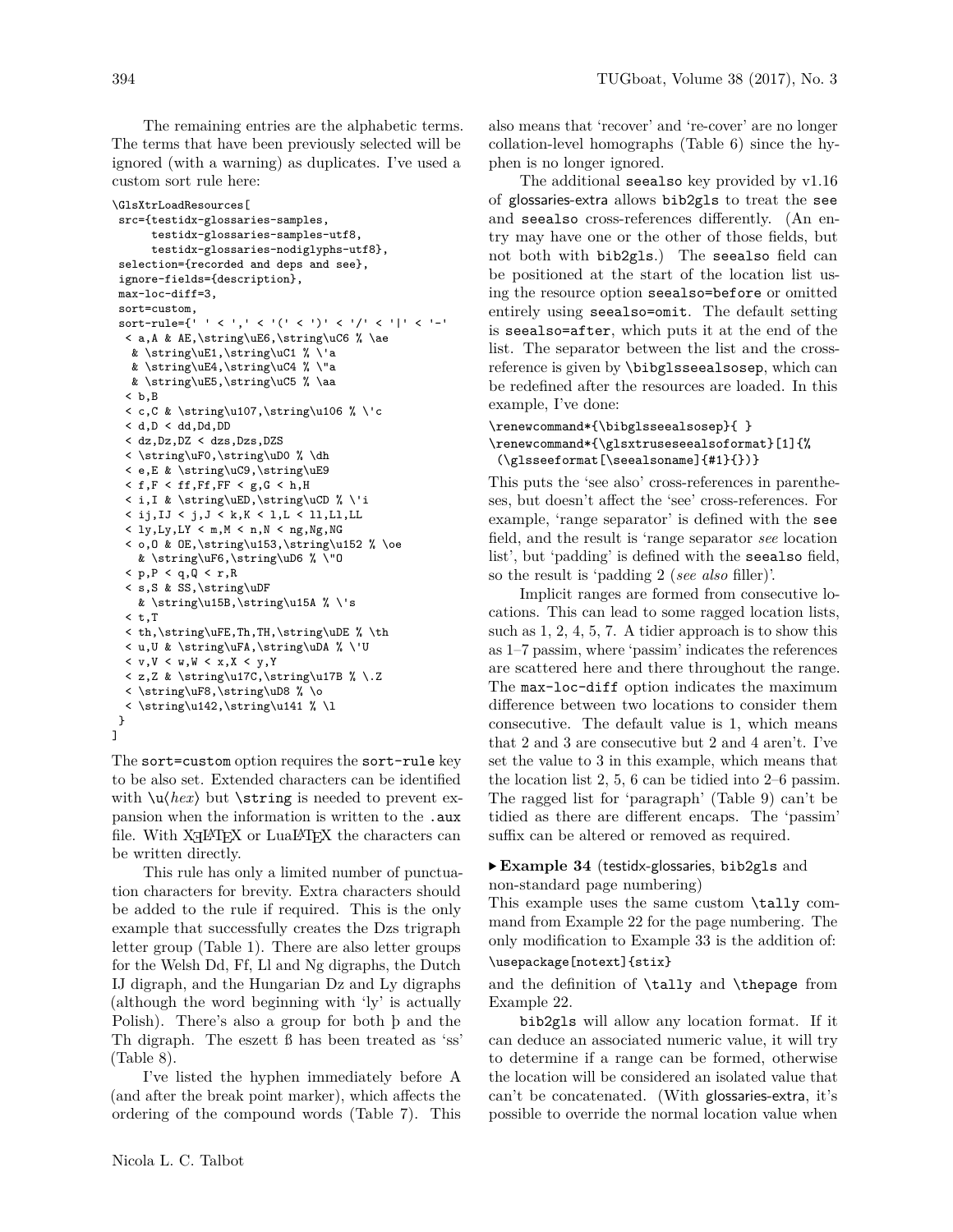using thevalue with \gls..., for example, \glsadd [thevalue={Suppl.\ info.}]{⟨*label*⟩}.) One of the patterns bib2gls checks for is \⟨*csname*⟩{⟨*num*⟩}, which it interprets as having the numeric value ⟨*num*⟩. The regular expression for ⟨*num*⟩ can detect roman numerals  $(I, II, \ldots \text{ or } i, ii, \ldots)$  or numeric values or single alphabetical characters.

The alphabetic test uses \p{javaUpperCase} for the upper case version or \p{javaLowerCase} for the lower case version which not only matches A, B, etc., or a, b, etc., but also matches alphabetic characters in other scripts, such as А, Б, etc. The numeric value representing the location is obtained from the Unicode value. For example, Latin A has the value 65 whereas Cyrillic А has the value 1040.

The numeric test uses \p{javaDigit} to match a digit, which means it not only matches the digits 0, 1, 2, etc., but also digits from other scripts, such as the Devanagari numbering system ०, १, २ , etc.

The results from this example are much the same as the previous example except for the page number representation (Tables [9,](#page-25-2) [10,](#page-25-3) [11](#page-25-4) and [12\)](#page-25-5).

### <span id="page-22-0"></span>**5 Extending the dummy text**

New blocks can be added using \tstidxnewblock. For example:

\tstidxnewblock{The \tstidxword{cat} sat on the \tstidxword{mat}. The \tstidxphrase{man in the moon} fell off the \tstidxphrase{four-poster bed}.}

The starred version can be used to capture the block number in a control sequence:

\tstidxnewblock\*{\moonblock}{The \tstidxword{cat} sat on the \tstidxword{mat}. The \tstidxphrase{man in the moon} fell off the \tstidxphrase{four-poster bed}.}

You can then display just this block with

\testidx[\moonblock]

There are other commands as well, including commands for UTF-8 terms. For example:

\tstindexutfword{ch\^ateau}[chateau]{château}

The first argument is the ASCII version and the final argument is the UTF-8 version. The optional argument is the label, which is only used by testidxglossaries. If you want this support for the glossaries package, you'll need to define the terms as well:

\tstidxnewword{cat}{feline animal} \tstidxnewword{mat}{piece of material placed on the floor} \tstidxnewphrase{man in the moon}{pareidolic image seen in the moon} \tstidxnewphrase{four-poster bed}{type of bed} The UTF-8 example needs to be defined as follows: \tstidxnewutfword{chateau}{ch\^ateau}{château} {castle}

where the first argument is the label.

To integrate this with \tstidxmakegloss, just add the definition file name to the comma-separated list given by \tstidxtexfiles. For example (using etoolbox), if the terms are defined in the file my-samples.tex:

\appto{\tstidxtexfiles}{,my-samples}

With bib2gls, the definitions will need to go in a .bib file. For example:

```
@index{cat,
  category={word},
  description={feline animal}
}
@index{fourposterbed,
  category={phrase},
  name={four-poster bed},
  description={type of bed}
}
```
(Note that the hyphen and space are stripped from the name to create the label. The name field may be omitted if it's identical to the label.) The UTF-8 support is dealt with by having two separate .bib files. One contains the ASCII version:

```
@index{chateau,
  category={word},
  name={ch\^ateau},
  description={castle}
}
```
and the other contains the UTF-8 version:

```
@index{chateau,
  category={word},
 name={château},
 description={castle}
```
}

These can also be integrated into \tstidxmakegloss as follows. The .bib file that doesn't require UTF-8 support (the one containing 'cat' in the above) needs to be added to \tstidxbasebibfiles (a commaseparated list). For example, if that file is called my-samples.bib then:

\appto{\tstidxbasebibfiles}{,my-samples}

The UTF-8 file (the one containing château) needs to be added to \tstidxutfbibfiles. For example, if the file is called my-samples-utf8.bib:

\appto{\tstidxutfbibfiles}{,my-samples-utf8}

and the corresponding ASCII file needs to be added to \tstidxasciibibfiles. For example, if the file is called my-samples-ascii.bib:

\appto{\tstidxasciibibfiles}{,my-samples-ascii}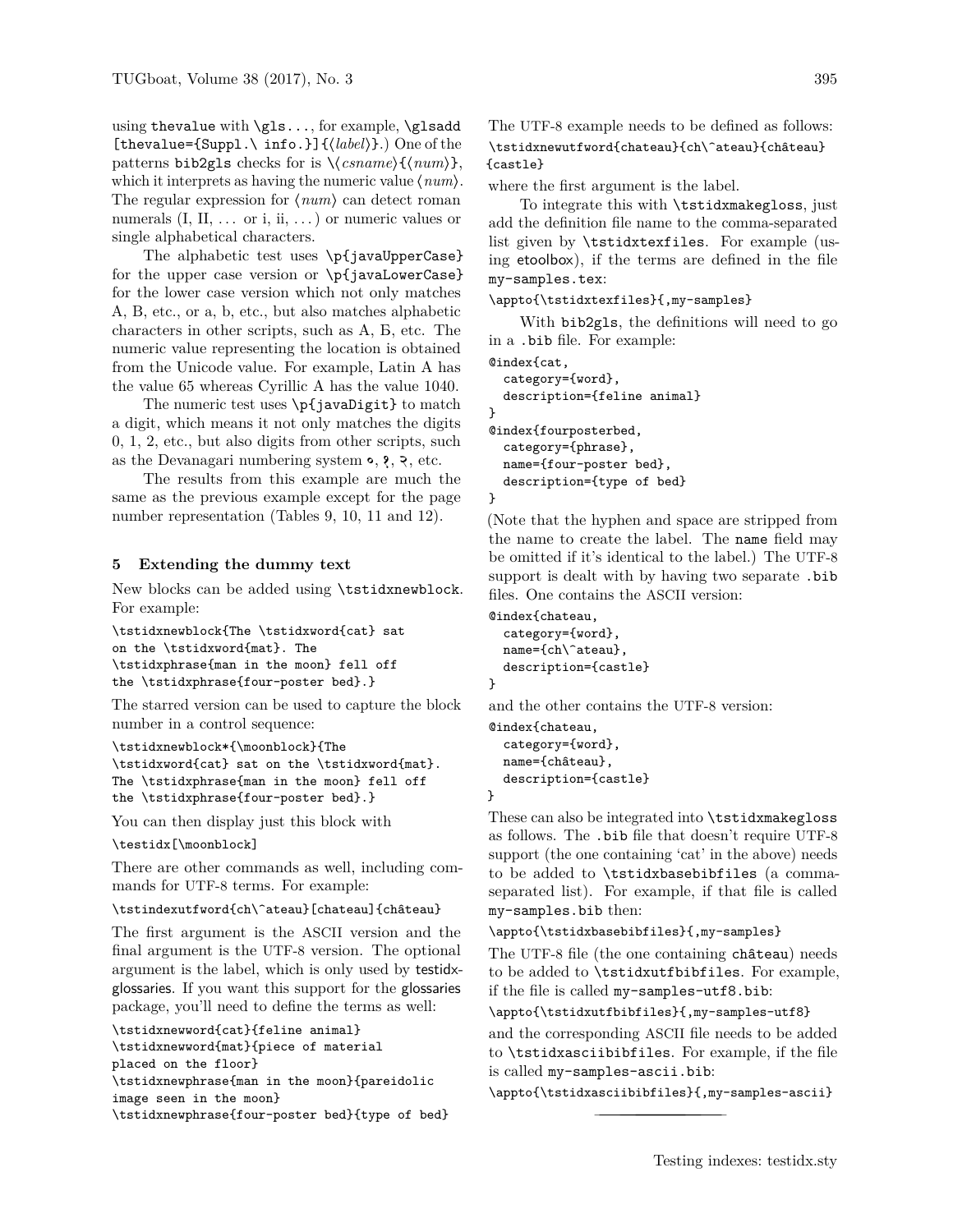<span id="page-23-0"></span>

|                   | raple r. netter groups<br>Example Group ordering                                                                                                                                                                                                                                                                                                                                    |
|-------------------|-------------------------------------------------------------------------------------------------------------------------------------------------------------------------------------------------------------------------------------------------------------------------------------------------------------------------------------------------------------------------------------|
| 1, 5, 18,<br>19   | Symbols Numbers A (inc. æ, Á, Ä, Å) B C (inc. Ć) D (inc. $\delta$ ) E (inc. é) F G H I (inc. Í) J K L (inc.<br>L) M N O (inc. œ, Ø, Ö) P Q R S (inc. Ś) T (inc. b, Þ) U (inc. Ú) V W X Y Z (inc. Ż)                                                                                                                                                                                 |
| $\overline{2}$    | Symbols Numbers A B C D E F G H I J K L M N O P Q R S T U V W X Y Z                                                                                                                                                                                                                                                                                                                 |
| 3                 | Symbols Numbers A (inc. $\alpha$ , $\alpha$ , $\hat{A}$ , $\hat{A}$ , $\hat{A}$ ) B (inc. $\beta$ ) C (inc. $\hat{C}$ ) D (inc. $\delta$ ) E (inc. $\epsilon$ , $\delta$ ) F G (inc. $\gamma$ ) H<br>I (inc. I) J K L (inc. L) M N O (inc. $\infty$ , Ø, Ö) P (inc. $\partial$ ) Q R S (inc. S, $\Sigma$ ) T (inc. b, P) U (inc. U)<br>V W X Y Z (inc. Z)                           |
| $\overline{4}$    | Symbols Numbers A (inc. $\alpha$ ) B (inc. $\beta$ ) C D E (inc. $\delta$ ) F G ( $\gamma$ ) H I J K L M N O P (inc. $\partial$ ) Q R S<br>$(inc. \Sigma) T U V W X Y Z$                                                                                                                                                                                                            |
| 6                 | Symbols Numbers A B C D E F G H I J K L M N O P Q R S T U V W X Y Z Other $(\hat{A}, \ddot{A}, \dot{A}, \acute{A}, \acute{I},$<br>$\ddot{O}, \varnothing, \dot{U}, P, \omega, \dot{\epsilon}, \delta, \dot{p}$ Other $(\dot{C})$ Other $(E, \omega, \dot{S}, \dot{Z})$                                                                                                              |
| $7 - 9$           | Symbols A (inc. æ) B C D (inc. $\delta$ ) E (inc. é) F G (inc. -g) H I J K L (inc. -1, -L) M (inc. -M) N O<br>(inc. Á, Ä, Å, Í, œ, Ø, Ú, Ö) P Q R S T U V W X Y Z Þ                                                                                                                                                                                                                 |
| 10                | Symbols A (inc. æ, $\alpha$ ) B (inc. $\beta$ ) C D (inc. $\delta$ ) E (inc. é, $\delta$ ) F G (inc. -g, $\gamma$ ) H I J K L (inc. -L, -1) M<br>(inc. $-M$ ) N O (inc. $\hat{A}$ , $\hat{A}$ , $\hat{A}$ , $\hat{I}$ , $\infty$ , $\emptyset$ , $\hat{U}$ , $\hat{O}$ ) P (inc. $\partial$ ) Q R S (inc. $\Sigma$ ) T U V W X Y Z P                                                |
| 11                | Symbols Numbers A (inc. $\alpha$ ) B C D (inc. $\delta$ ) E (inc. $\epsilon$ ) F G (inc. $-g$ ) H I J K L (inc. $-1$ , $-L$ ) M (inc.<br>$-M)$ N O (inc. Á, Ä, Å, Í, œ, Ø, Ú, Ö) P Q R S T U V W X Y Z Þ                                                                                                                                                                            |
| 12                | Symbols Numbers A (inc. $\alpha$ , $\alpha$ ) B (inc. $\beta$ ) C D (inc. $\delta$ ) E (inc. $\epsilon$ , $\delta$ ) F G (inc. $-g$ , $\gamma$ ) H I J K L (inc.<br>-1, -L) M (inc. -M) N O (inc. Á, Ä, Å, Í, œ, Ø, Ú, Ö) P (inc. $\partial$ ) Q R S (inc. $\Sigma$ ) T U V W X Y Z Þ                                                                                               |
| 13                | Symbols Numbers A (inc. æ, Á, Ä, Å) B C (inc. Ć) D (inc. ð) E (inc. é) F G (inc. -g) H I (inc. Í) J<br>K L (inc. -1, -L, L) M (inc. -M) N O (inc. œ, Ø, Ö) P Q R S (inc. Ś) T (inc. þ, Þ) U (inc. Ú) V W X<br>$Y Z$ (inc. $\dot{Z}$ )                                                                                                                                               |
| 14, 21, 22        | Symbols Markers Maths Numbers A (inc. $\infty$ ) B C D (inc. $\delta$ ) E (inc. $\epsilon$ ) F G (inc. $-g$ ) H I J K L (inc.<br>-1, -L) M (inc. -M) N O (inc. Á, Ä, Å, Í, œ, Ø, Ú, Ö) P Q R S T U V W X Y Z Þ                                                                                                                                                                      |
| 15<br>(Icelandic) | Symbols Markers Maths Numbers A (inc. $\hat{A}$ ) B C D $\delta$ E (inc. é) F G (inc. -g) H I (inc. 1) J K L (inc.<br>-1, -L) M (inc. -M) N O P Q R S T U (inc. Ú) V W X Y Z P $E$ (inc. Ä, œ) Ö (inc. Ø) Å                                                                                                                                                                         |
| 31<br>(Icelandic) | Maths Markers Numbers A (inc. $\ddot{A}$ , $\dot{A}$ ) $\acute{A}$ B C (inc. $\acute{C}$ ) D D E É F G (inc. -g) H I Í J K L (inc. -L,<br>-1) M (inc. -M) N O Œ P Q R S (inc. Ś) T U Ú V W X Y Z (inc. Ż) Þ Æ Ö (inc. Ø) Ł                                                                                                                                                          |
| 16<br>(Hungarian) | Symbols Markers Maths Numbers A (inc. $\acute{A}$ ) B C D (inc. dz, dzs) E (inc. é) F G (inc. -g) H I (inc.<br>Î) J K L (inc. -1, -L, ly) M (inc. -M) N O (inc. Ä, Å, Ø, Þ, æ, ð, þ) Ö P Q R S T U (inc. Ú) V W X<br>ΥZ                                                                                                                                                             |
| 32<br>(Hungarian) | Maths Markers Numbers A (inc. $\alpha$ $\hat{A}$ $\hat{A}$ $\hat{A}$ ) B C (inc. $\hat{C}$ ) D (inc. dz, dzs) D E (inc. é) F G (inc. -g)<br>H I (inc. $\hat{I}$ ) J K L (inc. -L, -1) Ly M (inc. -M) N O Ö Œ P Q R S (inc. $\hat{S}$ ) T (inc. $\hat{I}$ ) D (inc. $\hat{U}$ ) V<br>W X Y Z (inc. $\dot{Z}$ ) $\emptyset$ (inc. <i>L</i> )                                          |
| 17                | Markers Maths Numbers A (inc. æ, Á, Ä, Å) B C (inc. Ć), D (inc. dd and dzs) Dz E (inc. é) F (inc.<br>ff) G (inc. $-g$ ) H I (inc. 1) IJ K L (inc. $-1$ , $-L$ , $L$ , ly) IL M (inc. $-M$ ) N (inc. Ng) O (inc. $\alpha$ , $D$ , $\delta$ , $\emptyset$ ,<br>$(0, b)$ P Q R S (inc. S) T U (inc. U V W X Y Z (inc. Z)                                                               |
| 20                | Markers Maths Numbers A (inc. $\infty$ , $\hat{A}$ , $\hat{A}$ , $\hat{A}$ ) B C (inc. $\hat{C}$ ) D (inc. $\hat{O}$ ) E (inc. $\hat{e}$ ) F G (inc. $-g$ ) H I<br>(inc. $\hat{I}$ ) J K L (inc. -1, -1, E) M (inc. -M) N O (inc. $\infty$ , $\emptyset$ , $\hat{O}$ ) P Q R S (inc. $\hat{S}$ ) T (inc. $\hat{P}$ , $\hat{P}$ ) U (inc.<br>$\dot{U}$ ) V W X Y Z (inc. $\dot{Z}$ ) |
| 23, 24            | Symbols A (inc. æ, Á, Ä, Å) B C (inc. Ć) D (inc. ð) E (inc. é) F G H I (inc. Í) J K L (inc. Ł) M N<br>O (inc. $\varnothing$ , Ö) P Q R S (inc. Ś) T (inc. b, b) U (inc. Ú) V W X Y Z (inc. Ż)                                                                                                                                                                                       |
| 29, 30            | Maths Markers Numbers A (inc. æ, Á, Ä, Å) B C (inc. Ć) D D E (inc. é) F G (inc. $-\mathsf{g}$ ) H I (inc. Í) J<br>K L (inc. -L, -1) M (inc. -M) N O (inc. œ, Ö) P Q R S (inc. Ś) T (inc. b, Þ) U (inc. Ú) V W X Y Z<br>$(inc. Z)$ $\varnothing$ $(inc. E)$                                                                                                                          |
| 33, 34            | Maths Markers Numbers Switches A (inc. æ, Á, Ä, Å) B C (inc. Ć) D Dd Dz Dzs Đ E (inc. é) F Ff<br>G H I (inc. Í) IJ J K L Ll Ly M N Ng O (inc. œ, Ö) P Q R S (inc. Ś) T Th (inc. b, Þ) U (inc. Ú) V<br>W X Y Z (inc. Z) Ø E                                                                                                                                                          |

**Table 1**: Letter groups

[<sup>25–</sup>](#page-14-1)[28](#page-15-0) *no groups or all entries in one group*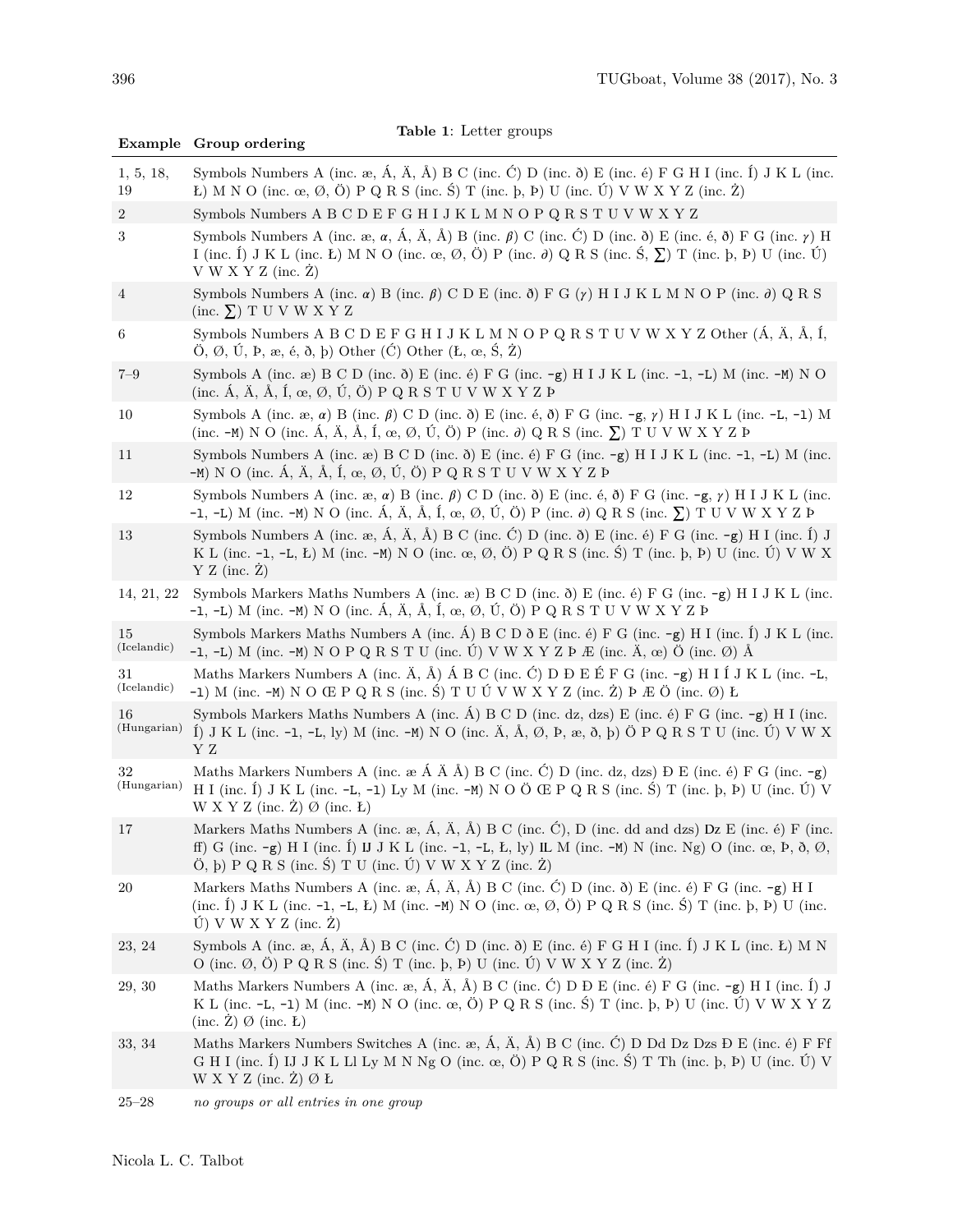**Table 2**: Symbols

<span id="page-24-0"></span>

|  |                  | Example Symbol group contents                                                                                                                                                                                                                                     |
|--|------------------|-------------------------------------------------------------------------------------------------------------------------------------------------------------------------------------------------------------------------------------------------------------------|
|  | 1, 5, 18,<br>19  | switches markers maths                                                                                                                                                                                                                                            |
|  | $\overline{2}$   | switches markers maths non-ASCII (A,<br>$\ddot{O}$ , Á, Ć, Í, Ś, Ú, é, Ż, Ł, Ø, Þ, æ, ð, œ,<br>Å, b)                                                                                                                                                              |
|  | 3                | switches                                                                                                                                                                                                                                                          |
|  | $\overline{4}$   | switches non-ASCII ( $\ddot{A}$ , $\ddot{O}$ , $\acute{A}$ , $\acute{C}$ , $\acute{I}$ , $\acute{S}$ , $\acute{U}$ ,<br>$\acute{e}$ , $\acute{Z}$ , $\acute{L}$ , $\cancel{O}$ , $\acute{P}$ , $\acute{e}$ , $\delta$ , $\acute{e}$ , $\acute{A}$ , $\acute{D}$ ) |
|  | 6                | switches markers maths                                                                                                                                                                                                                                            |
|  | $7 - 9$          | numbers markers maths UTF-8 $(\hat{C}, E,$<br>$(\dot{S}, \dot{Z})$                                                                                                                                                                                                |
|  | 10               | numbers UTF-8 $(\acute{C}, \acute{L}, \acute{S}, \acute{Z})$                                                                                                                                                                                                      |
|  | 11               | markers maths UTF-8 $(\acute{C}, \acute{L}, \acute{S}, \acute{Z})$                                                                                                                                                                                                |
|  | 21, 22           | 12, 14, 15, UTF-8 $(\dot{C}, E, \dot{S}, \dot{Z})$                                                                                                                                                                                                                |
|  | 13               | markers maths                                                                                                                                                                                                                                                     |
|  | 16               | UTF-8 $(\acute{C}, L, \alpha, \acute{S}, \acute{Z})$                                                                                                                                                                                                              |
|  | 23, 24           | switches markers maths numbers                                                                                                                                                                                                                                    |
|  | 17, 20,<br>25–34 | group missing                                                                                                                                                                                                                                                     |

|  | <b>Table 3: Switches</b> |
|--|--------------------------|
|  |                          |

<span id="page-24-1"></span>

| Example Switches ordering |  |  |  |  |
|---------------------------|--|--|--|--|
|---------------------------|--|--|--|--|

| 19, 23, 24                                         | $1-6$ , 18, $-L-M-g-1$     |
|----------------------------------------------------|----------------------------|
| $7 - 9$ ,<br>$11 - 17$ ,<br>$20-22, 30,$<br>33, 34 | -g -1 -L -M                |
| 32                                                 | 10, 29, 31, $-g$ -L -1 -M  |
| $25 - 28$                                          | <i>order of definition</i> |

# **Table 4**: Maths

<span id="page-24-2"></span>

| Example Maths ordering |  |
|------------------------|--|
|                        |  |

| $1, 2, 5-11,$<br>$13 - 24$ | $\alpha$ (>alpha), $\beta$ (>beta), $\delta$ (>eth),<br>$\gamma$ (>gamma), $\partial$ (>partial), $\sum$ (>sum).                                               |
|----------------------------|----------------------------------------------------------------------------------------------------------------------------------------------------------------|
| 3, 4, 12                   | $\alpha$ (alpha), $\beta$ (beta), $\delta$ (eth), $\gamma$ (gamma),<br>$\partial$ (partial), $\sum$ (sum).                                                     |
| $29 - 32$                  | $\alpha$ (alpha), $\beta$ (beta), $\gamma$ (gamma),<br>$\partial$ (partial), $\delta$ (spinderiv), $\sum$ (sum).                                               |
| 33, 34                     | $E(45)$ , $f(\vec{x})$ (66 28 78 20D7 29), n (6E),<br>$\delta$ (F0), $\partial$ (2202), $\sum$ (2211), $\alpha$ (1D6FC), $\beta$<br>$(1D6FD), \gamma (1D6FE).$ |
| $25 - 28$                  | order of definition                                                                                                                                            |

**Table 5**: Numbers

<span id="page-24-3"></span>

|                          | <b>Example</b> Number ordering |
|--------------------------|--------------------------------|
| $1 - 6$ ,                | 2, 10, 16, 42, 100             |
| $11 - 24$ ,<br>$29 - 32$ |                                |
| $7 - 10$                 | 10, 100, 16, 2, 42             |
| 33, 34                   | 100, 42, 16, 10, 2             |
| $25 - 28$                | <i>order of definition</i>     |

<span id="page-24-4"></span>

| Example                                          | Ordering                                                                                   |
|--------------------------------------------------|--------------------------------------------------------------------------------------------|
| $1 - 6$                                          | imakeidx package, index, \index,<br>indexing application                                   |
| $7 - 17$                                         | imakeidx package, \index, indexing<br>application ('index' omitted)                        |
| 18, 19, 23,<br>$24, 29 - 34$                     | illustration, <b>\index</b> , index, indexing<br>application                               |
| $20 - 22$                                        | illustration, <b>\index</b> , indexing application<br>('index' omitted)                    |
| $1-6, 18,$<br>19, 23, 33,<br>34                  | range separator, re-cover, recover,<br>reference                                           |
| $7-17, 24,$<br>$20 - 22,$<br>$29 - 32$           | range separator, recover, re-cover,<br>reference                                           |
| 1, 3, 5,<br>$7 - 12$ ,<br>$14-17, 21,$<br>22, 31 | repetition, resume, résumé, rhinoceros                                                     |
| 18, 19, 23,<br>24, 29, 30,<br>$32 - 34$          | repetition, résumé, resume, rhinoceros                                                     |
| 2, 4                                             | $(start \ of \ group)$ résumé, Rødovre, raft,<br>$\ldots$ , repetition, resume, rhinoceros |
| 6                                                | repetition, resume, rhinoceros, $\dots$ ,<br>roundabout, résumé, Rødovre                   |
| 13, 20                                           | repetition, résumé, rhinoceros ('resume'<br>omitted)                                       |
| $25 - 28$                                        | order of definition                                                                        |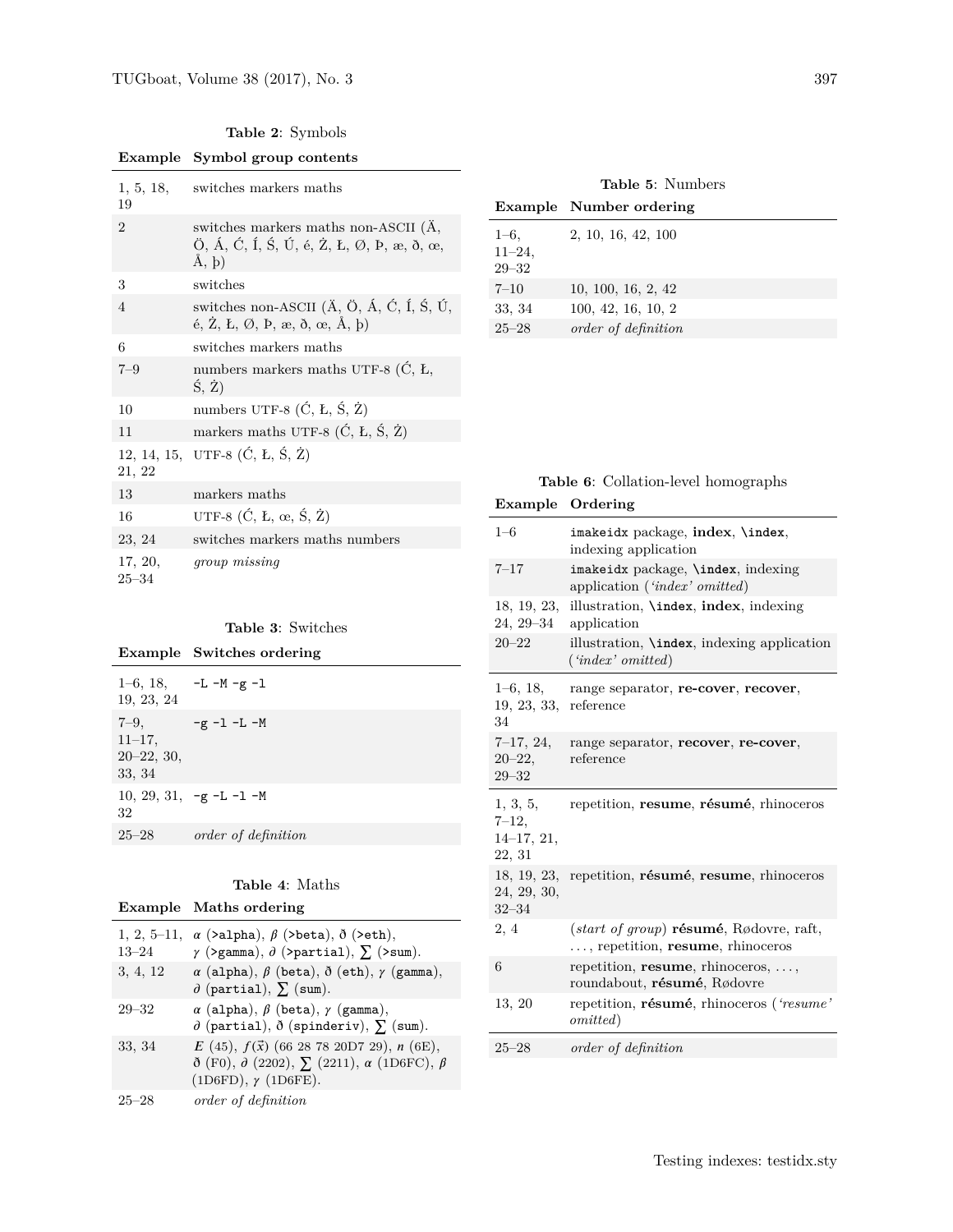|  |  |  | Table 9: Multiple encap ('paragraph') |
|--|--|--|---------------------------------------|
|--|--|--|---------------------------------------|

|  | Table 7: Compound words |  |
|--|-------------------------|--|
|--|-------------------------|--|

<span id="page-25-0"></span>

| Example Ordering |  |
|------------------|--|
|------------------|--|

| $1-4, 6, 7,$<br>$9-22, 29,$<br>$31 - 34$  | sea, sea lion, seaborne, seal, sealant gun                                          |
|-------------------------------------------|-------------------------------------------------------------------------------------|
| 5, 8, 24,<br>30                           | sea, seaborne, seal, sealant gun, sea lion                                          |
| 23                                        | sea, sealant gun, sea lion, seaborne, seal                                          |
| $1-4, 6, 7,$<br>$9-22, 29,$<br>$31 - 34$  | vice admiral, vice chancellor, vice versa,<br>vice-president, viceregal, viceroy    |
| 5                                         | vice-president, vice admiral, vice<br>chancellor, viceregal, viceroy, vice versa    |
| 8, 24, 30                                 | vice admiral, vice chancellor,<br>vice-president, viceregal, viceroy,<br>vice versa |
| 23                                        | vice chancellor, viceregal, vice versa, vice<br>admiral, vice-president, viceroy    |
| $1-6, 18,$<br>19, 33, 34                  | yawn, yo-yo, yoghurt                                                                |
| $7 - 17$ ,<br>$20 - 22, 24,$<br>$29 - 32$ | youthful, <b>yo-yo</b> , yuck                                                       |
| 23                                        | yoghurt, yo-yo, youthful                                                            |
| $25 - 28$                                 | order of definition                                                                 |

# **Table 8**: Eszett ('Aßlar')

<span id="page-25-1"></span>

| Example Ordering                                              |                                                  |
|---------------------------------------------------------------|--------------------------------------------------|
| 1, 3, 5,<br>13, 15,<br>$17-20, 23,$<br>$24, 29-31,$<br>33, 34 | assailed, <b>Aßlar</b> , astounded               |
| 2, 4                                                          | $(start\ of\ group)$ <b>Aßlar</b> , aardvark     |
| 6                                                             | attributes, <b>Aßlar</b> ( <i>end of group</i> ) |
| $7-12, 14,$<br>16, 21, 22                                     | anonymous reviewer, <b>Aßlar</b> , applications  |
| 32                                                            | astounded, <b>Aßlar</b> , attaché case           |
| $25 - 28$                                                     | <i>order of definition</i>                       |

<span id="page-25-2"></span>

|                                     | <b>Example</b> Location List  |
|-------------------------------------|-------------------------------|
| $1 - 6$                             | 2, 2, 2, 2, 3, 5              |
| $7 - 10$                            | 2, 2, 3, 5                    |
| $11 - 16$                           | 2, 3, 5                       |
| 17                                  | 2, 3, 4, 6                    |
| 18                                  | 2, 3, 3, 3, 3, 4, 6           |
| 19, 25                              | 2, 3, 4, 6                    |
| 20, 21, 26, 2, 3, 4, 6<br>$29 - 33$ |                               |
| 22, 34                              | 日, 国, 日, 国                    |
|                                     | $23, 24, 27$ 2, 2, 2, 2, 3, 6 |
| 28                                  | <i>locations missing</i>      |
|                                     |                               |

<span id="page-25-3"></span>

| Table 10: Explicit range interruption ('range') |  |
|-------------------------------------------------|--|
|-------------------------------------------------|--|

**Example Location List**

| $1 - 6$    | $2, 1-4, 6$              |
|------------|--------------------------|
| $7 - 16$   | $1-4, 2, 6$              |
| 17         | 1, 2, 6                  |
| 18, 19, 25 | $3, 1-6$                 |
| 20, 21, 26 | $1-6, 3$                 |
| 22         | $\Box$ -0, $\Box$        |
| 23, 24, 27 | 1, 2, 2, 5, 6            |
| $29 - 33$  | $1, 3, 2-5, 6$           |
| 34         | ⊡, ⊡, □-⊠, Ⅲ             |
| 28         | <i>locations</i> missing |

# <span id="page-25-4"></span>**Table 11**: Cross-reference interruption ('lyuk')

|  | <b>Example</b> Location List |  |
|--|------------------------------|--|
|--|------------------------------|--|

| $1 - 6$ ,     | 1, see also digraph, 3                   |
|---------------|------------------------------------------|
| $7 - 17$      | 1, 3, see also digraph                   |
| $26, 29 - 32$ | $18-21, 25, 2, 3, see also digraph$      |
| 22            | $\square$ , $\square$ , see also digraph |
| 23, 24, 27    | see also digraph, 1, 3                   |
| 33            | $2, 3$ (see also digraph)                |
| 34            | $\Box$ , $\Box$ (see also digraph)       |
| 28            | <i>locations missing</i>                 |

# **Table 12**: Ragged page list ('block')

<span id="page-25-5"></span>

|                                         | <b>Example</b> Location List      |
|-----------------------------------------|-----------------------------------|
| $1 - 16$                                | $1, 2, 4-6$                       |
| $17 - 21$ ,<br>$23 - 27$ ,<br>$29 - 32$ | 2, 5, 6                           |
| 22                                      | $\square$ , $\square$ , $\square$ |
| 33                                      | $2-6$ passim                      |
| 34                                      | $\square$ - $\square$ passim      |
| 28                                      | <i>locations</i> missing          |